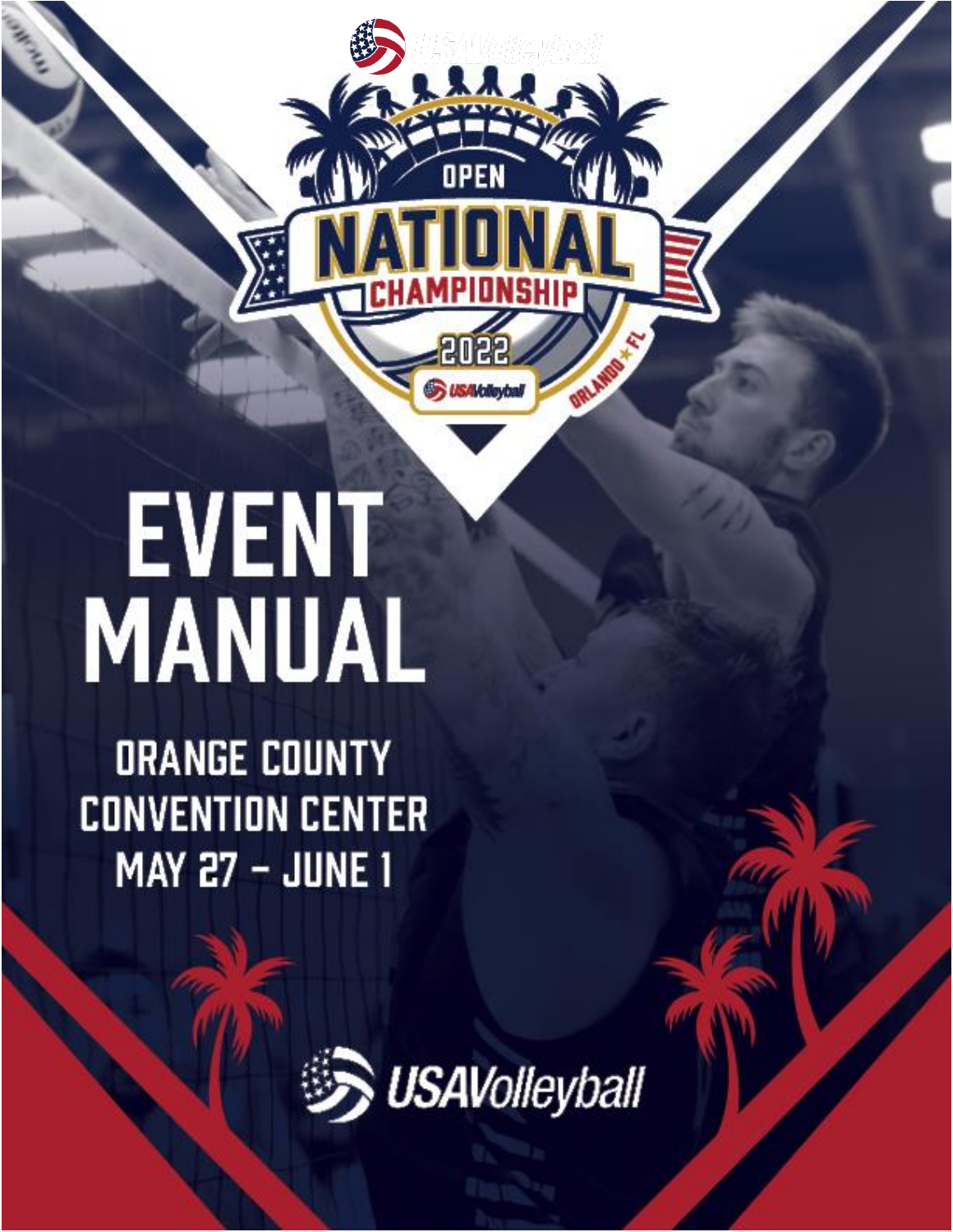# <span id="page-1-1"></span><span id="page-1-0"></span>**WELCOME TO ORLANDO – 2022**



On behalf of USA Volleyball and the Events Department, it is our pleasure to join our hosts to

welcome you to Orlando, Florida and the Orange County Convention Center for the 2022 USA Volleyball Open National Championship! We thank you for your continued support and offer our best wishes to each participant for a successful and enjoyable experience.

First time participants can look forward to a time of fellowship and making new friends; returning players to the renewal of friendships and the making of new ones.

<span id="page-1-2"></span>We extend our thanks to *Visit Orlando* for helping to host this event. They are already working hard preparing for this big competition.

# **USA VOLLEYBALL EVENT DEPARTMENT CONTACTS**

Kristy Cox, Director of Events Clarence Hughes, Event Manager Kelsey Dolphin, Event Manager Megan Ward, Event Manager George Egan, Event Manager Molly Crockett, Event Coordinator Miranda Rivera, Event Coordinator

Email **Email** Phone Number

[opens@usav.org](mailto:opens@usav.org) 719-228-6800

Address:

4650 Sinton Road, Suite 200, Colorado Springs, CO 80907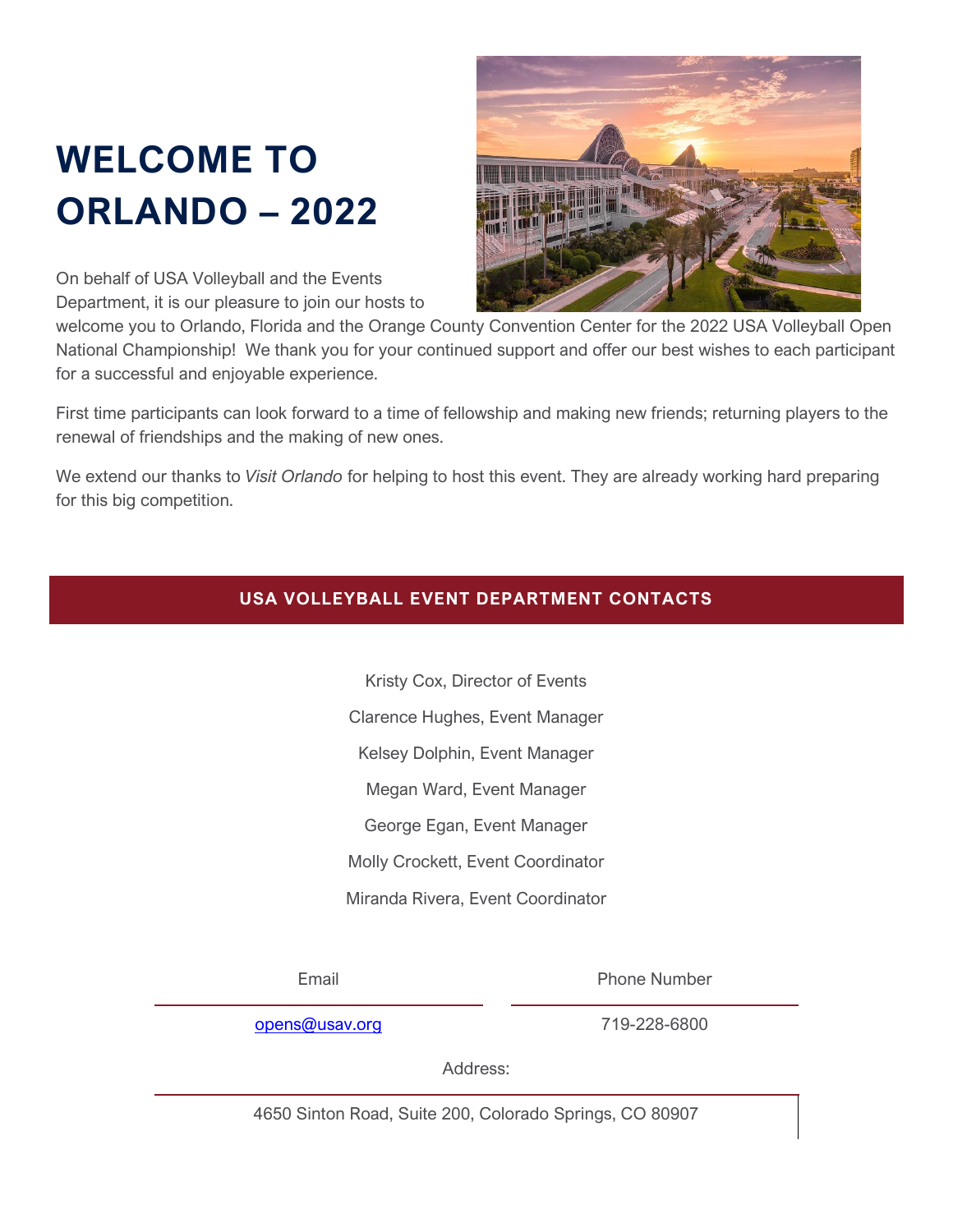# **CONTENTS**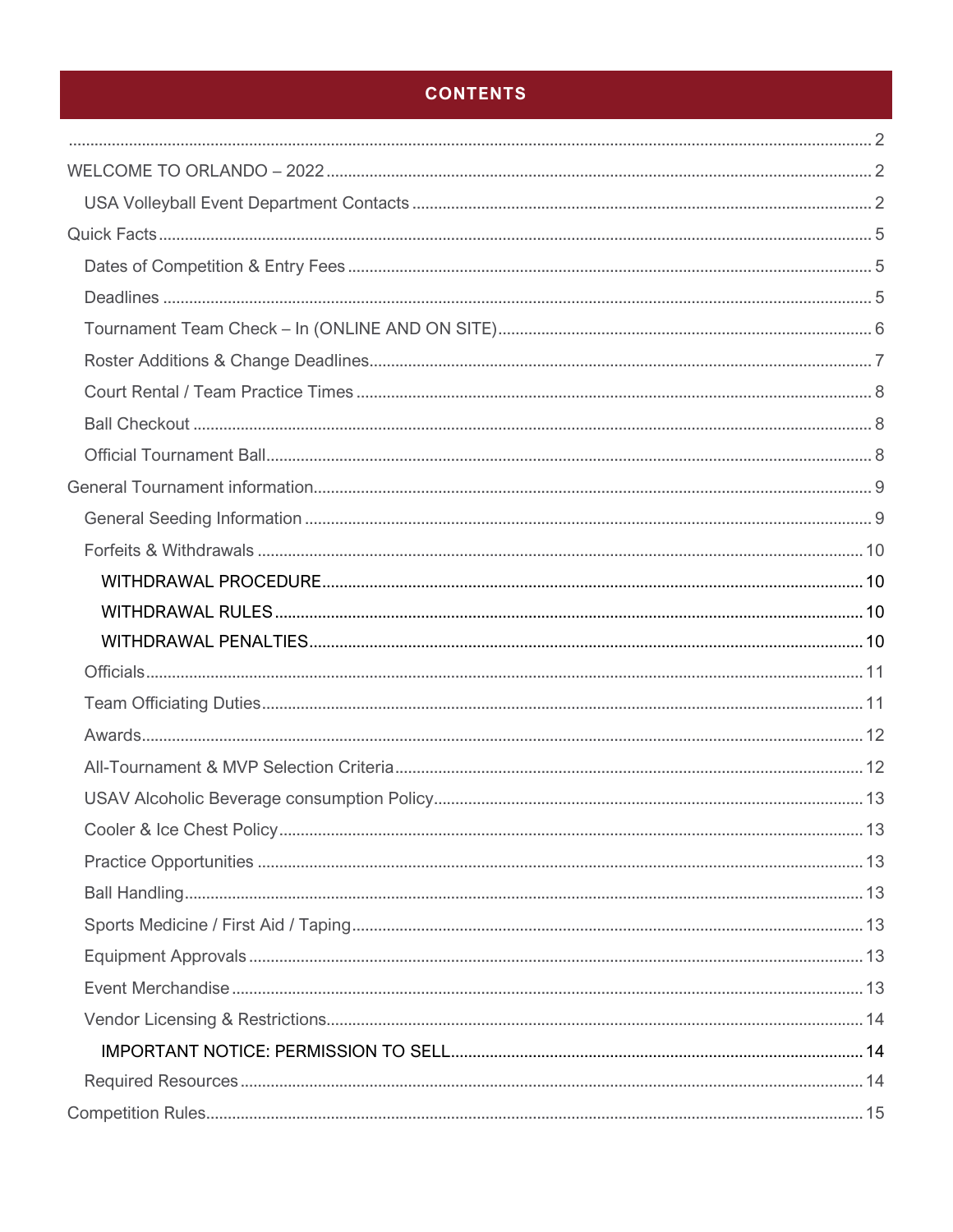| Masters & Seniors Tournaments (Men's & Women's 40, 45, 50, 55, 60, 65, Men's 70, 74 & 78) 30 |  |
|----------------------------------------------------------------------------------------------|--|
|                                                                                              |  |
|                                                                                              |  |
|                                                                                              |  |
|                                                                                              |  |
|                                                                                              |  |
|                                                                                              |  |
|                                                                                              |  |
|                                                                                              |  |
|                                                                                              |  |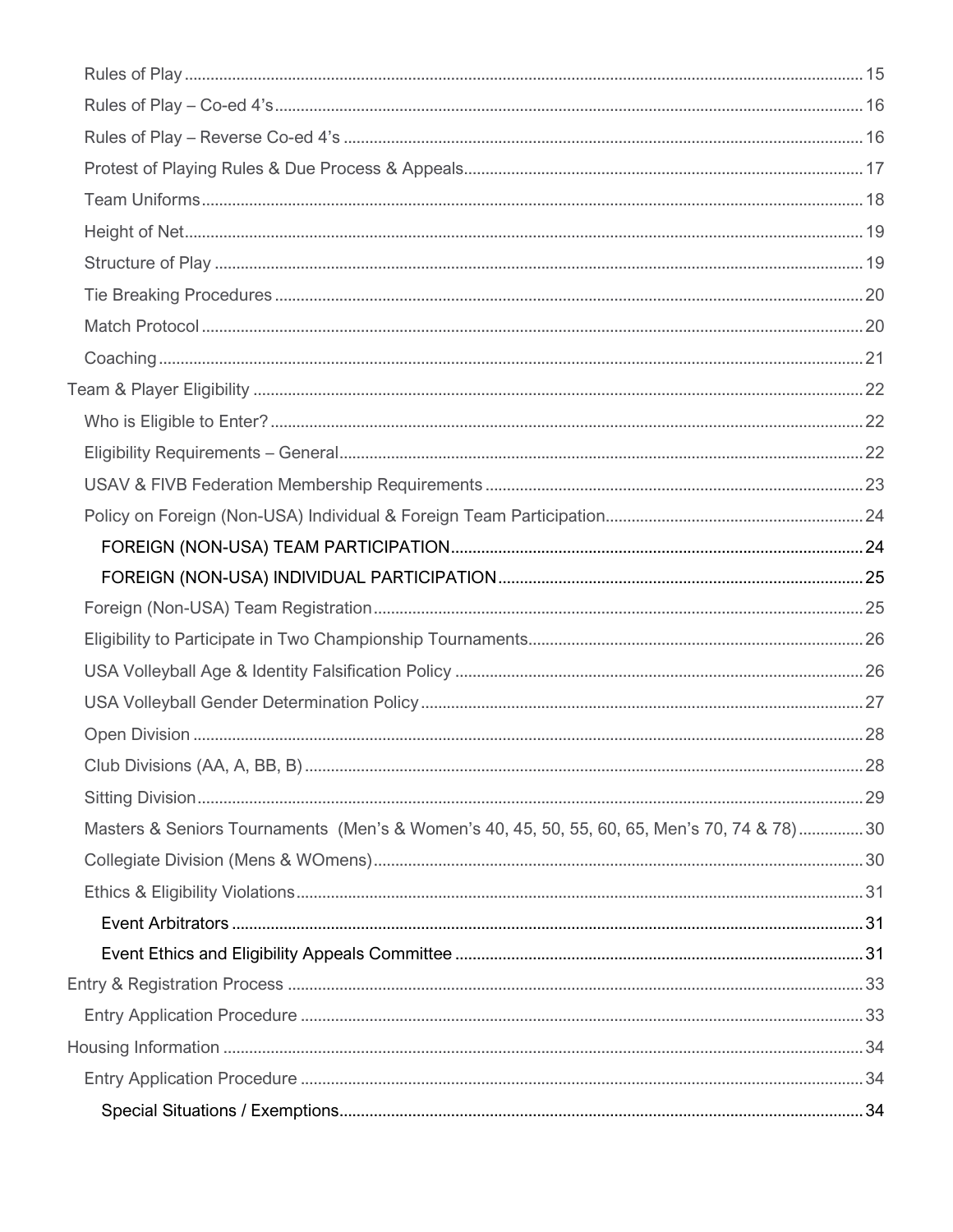# **QUICK FACTS**

## **DATES OF COMPETITION & ENTRY FEES**

<span id="page-4-1"></span><span id="page-4-0"></span>

|                      |                  | <b>THURSDAY</b> | <b>FRIDAY</b>  | <b>SATURDAY</b> | <b>SUNDAY</b>  | <b>MONDAY</b>  | <b>TUESDAY</b> | <b>WEDNESDAY</b> |
|----------------------|------------------|-----------------|----------------|-----------------|----------------|----------------|----------------|------------------|
|                      |                  | 26-May-22       | 27-May-22      | 28-May-22       | 29-May-22      | 30-May-22      | 31-May-22      | $1-Jun-22$       |
|                      |                  |                 | Day 1          | Day 2           | Day 3          | Day 4          | Day 5          | Day 6            |
| <b>Division</b>      | <b>Entry Fee</b> |                 | <b>Matches</b> | <b>Matches</b>  | <b>Matches</b> | <b>Matches</b> | <b>Matches</b> | <b>Matches</b>   |
| AA (M/W)             | \$900.00         | Team Check-In*  |                | Pool Play       | Finals**       |                |                |                  |
| BB (M/W)             | \$900.00         |                 |                |                 | Team Check-In* | Pool Play      | Pool Play      | Finals**         |
| $\overline{A}$ (M/W) | \$900.00         | Team Check-In** |                | Pool Play       | Finals**       |                |                |                  |
| B(M/W)               | \$900.00         |                 |                |                 | Team Check-In* | Pool Play      | Pool Play      | Finals**         |
| <b>MEN 40+</b>       | \$900.00         | Team Check-In*  | Pool Play      | Pool Play       | Finals**       |                |                |                  |
| WOMEN 45+            | \$900.00         | Team Check-In*  | Pool Play      | Pool Play       | Finals**       |                |                |                  |
| <b>MEN 50+</b>       | \$900.00         | Team Check-In*  | Pool Play      | Pool Play       | Finals**       |                |                |                  |
| WOMEN 55+            | \$900.00         | Team Check-In*  | Pool Play      | Pool Play       | Finals**       |                |                |                  |
| <b>MEN 55+</b>       | \$900.00         |                 |                |                 | Team Check-In* | Pool Play      | Pool Play      | Finals**         |
| WOMEN 50+            | \$900.00         |                 |                |                 | Team Check-In* | Pool Play      | Pool Play      | Finals**         |
| <b>MEN 60+</b>       | \$800.00         | Team Check-In*  | Pool Play      | Pool Play       | Finals**       |                |                |                  |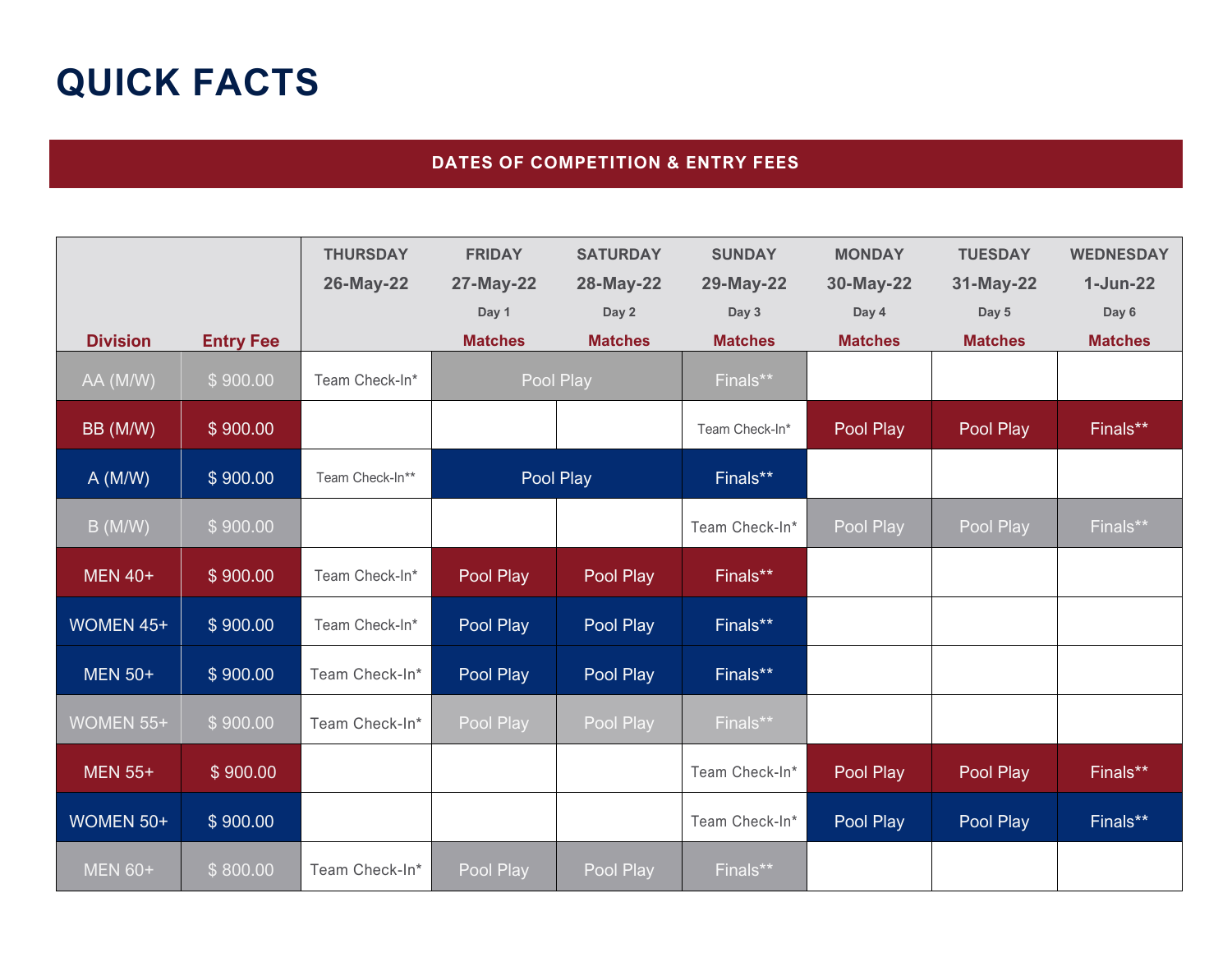| <b>MEN 65+</b>                    | \$800.00 |                |                |           | Team Check-In* | Pool Play | Pool Play | Finals** |
|-----------------------------------|----------|----------------|----------------|-----------|----------------|-----------|-----------|----------|
| <b>MEN 70+</b>                    | \$800.00 | Team Check-In* | Pool Play      | Pool Play | Finals**       |           |           |          |
| <b>SPECIAL</b><br><b>OLYMPICS</b> | \$550.00 | Team Check-In* | Pool Play      | Pool Play | Finals**       |           |           |          |
| Coed 4s                           | \$250.00 |                | Team Check-In* | Pool Play | Finals**       |           |           |          |

**NOTE**: An additional \$100 fee for insurance is charged for all non-USA teams. Canadian teams are exempt with proof of medical coverage in the U.S.

\*ALL teams must be checked in by 9:00 pm on their designated registration day. Failure to check in WILL result in forfeiture of first match.

\*\*All teams will play at least one match on the last day of your play schedule (Finals).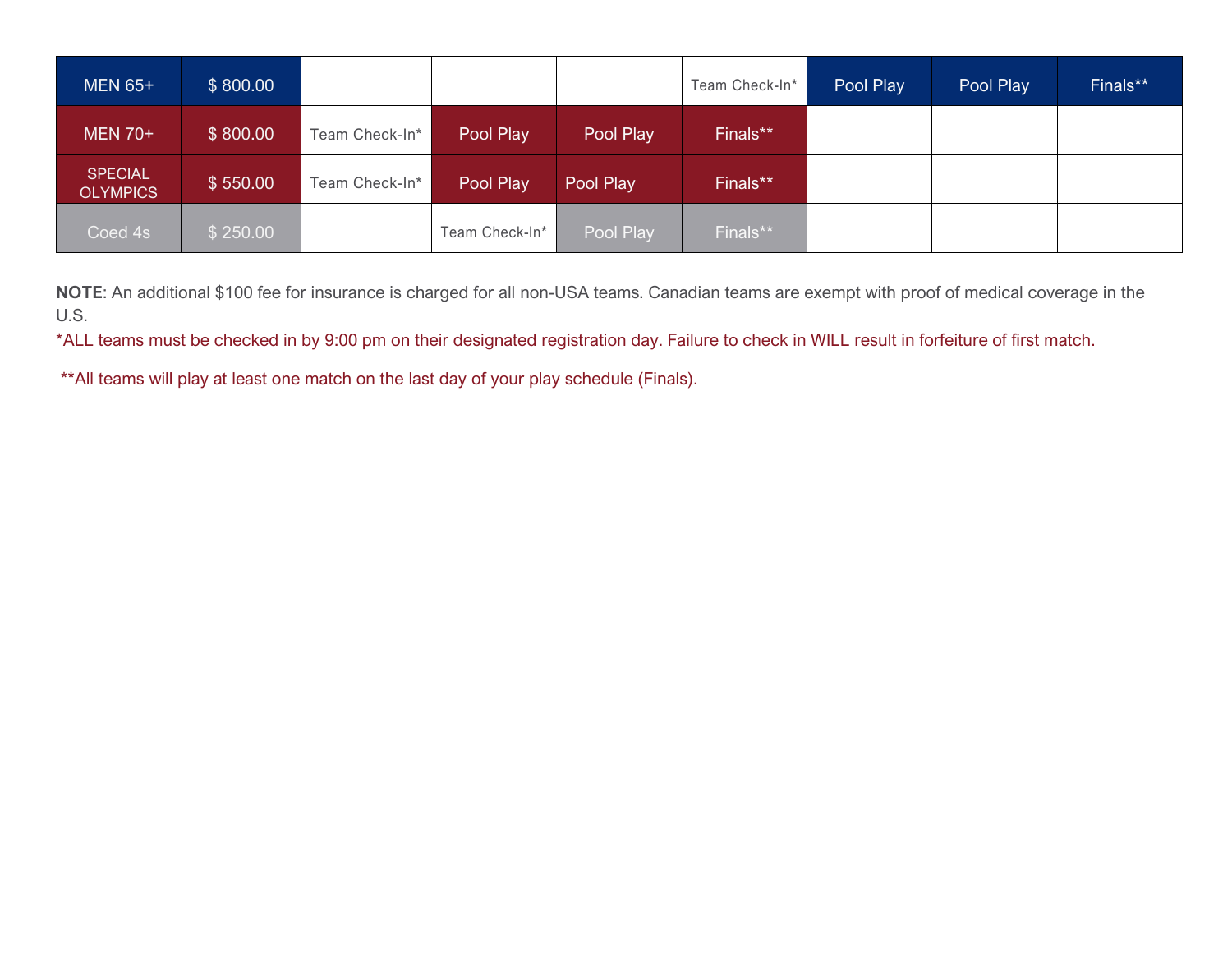#### **DEADLINES**

<span id="page-6-0"></span>All teams will submit entry forms and fees directly to the *USA Volleyball National Office* by the established deadline listed below.

| ALL TEAMS / ALL DIVISIONS (US and Foreign)                     |                                                                                                        |  |  |  |
|----------------------------------------------------------------|--------------------------------------------------------------------------------------------------------|--|--|--|
| On-line Tournament Registration in AES<br><b>All DIVISIONS</b> | Friday, April 29, 2022<br>no later than, 7:00 PM ET                                                    |  |  |  |
| <b>Online Roster Edits</b>                                     | Friday, May 20, 2022<br>by 11:59 PM ET                                                                 |  |  |  |
| Last Day to Receive Entry Refund                               | Friday, May 6, 2022<br>by 11:59 PM ET                                                                  |  |  |  |
| <b>Manual Roster Edits</b>                                     | Friday, May 20, 2022<br>(Changes must be submitted by 11:59 PM ET)<br>Email changes to: opens@usav.org |  |  |  |
| Seeding Form                                                   | Wednesday, May 11, 2022, by 11:59 PM ET                                                                |  |  |  |

All payments must be received by 7:00 PM ET, May 20, 2022, in order to complete your registration. If payment is not received by the designated deadline, your team will be dropped from the tournament.

**\*Teams registering after the deadline or dropped for non-payment will be placed on a waitlist until a spot becomes available in the desired division. If a spot becomes available and the waitlisted team gets accepted into the tournament, the team will be charged a \$100 late fee, payable by check or credit card. No spots are guaranteed after the April 29nd deadline.** 

# **FOREIGN TEAMS ADDITIONAL DEADLINE**

Complete Package of Foreign Team Registration Forms

Wednesday, May 18, 2022 by 11:59 PM ET

Each foreign (non-USA) team is **REQUIRED** to send in their individual and team forms to the USA Volleyball National Office prior to the Event by email at **opens@usav.org**, mail, or fax 719.228.6899. **One packet per team.**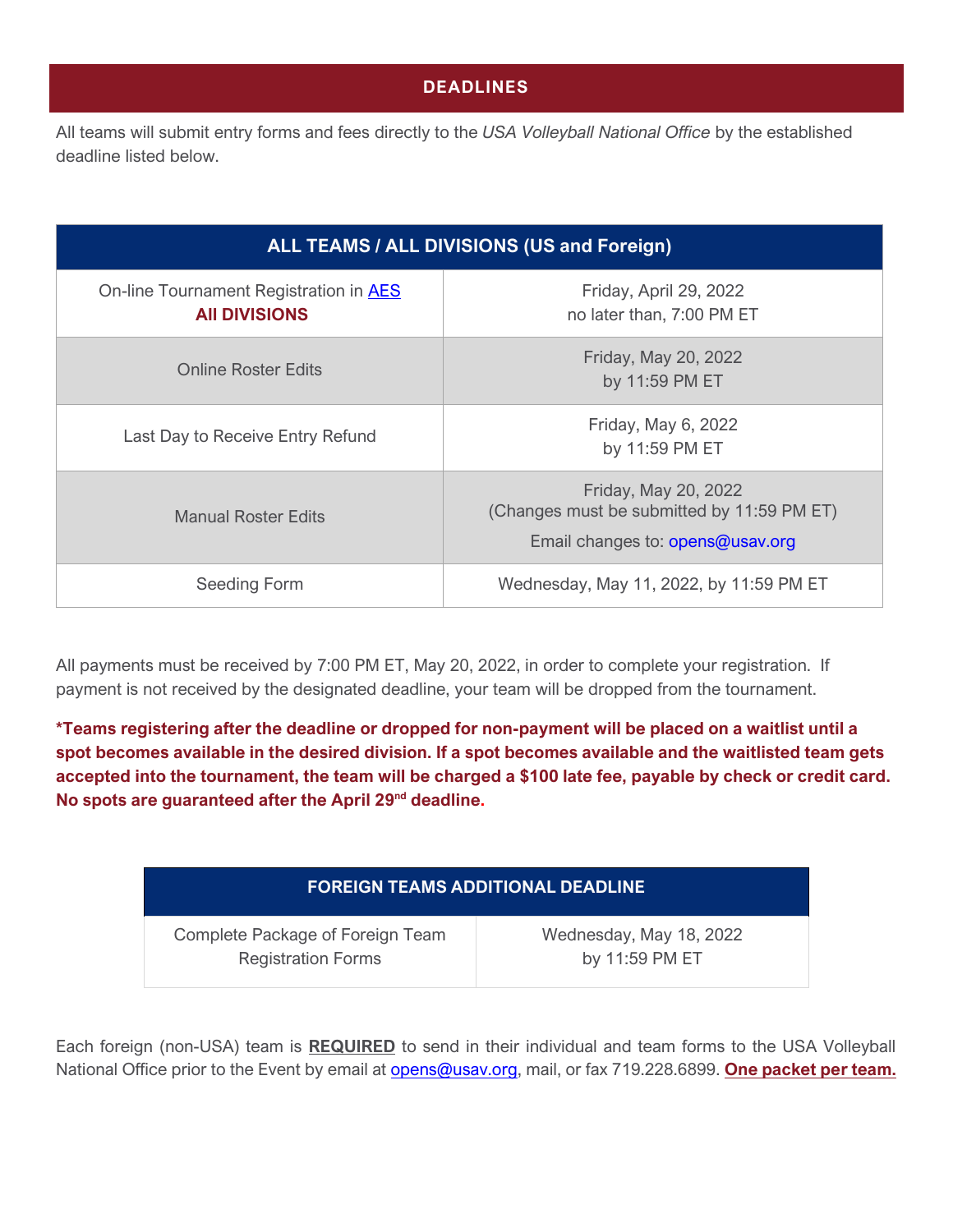#### **REQUIRED INDIVIDUAL FORMS**

- 1. Players and Staff: [Foreign Participant Registration Form,](https://usavolleyball.org/wp-content/uploads/2021/08/2022-Foreign-Participant-Registration-Form-updated-logo.pdf) which includes the Code of Conduct, page 2.
- 2. Players and Staff: Copy of photo identification (i.e., Passport).

#### **REQUIRED TEAM FORMS/FEES**

- 1. [Foreign Summary Team Participation Form.](https://usavolleyball.org/wp-content/uploads/2021/08/2022-Foreign-Summary-Form-Team-Participation-updated-logo.pdf)
- 2. Foreign Team Insurance Fee \$100/team or \$10/player \*.

\***Canadian teams** must provide Letter of Good Standing from Volleyball Canada to qualify for the insurance fee waiver OR proof of 24-hour medical insurance coverage while in the United States will work in place of Letter of Good Standing.

# **TOURNAMENT TEAM CHECK – IN (ONLINE AND ON SITE)**

<span id="page-7-0"></span>**Online Check** in begins on Sunday, May 22<sup>nd</sup> and will run though the end of your division's on-site check in time slot(s). Prior to arriving in person to on-site check in, please register your teams online via AES.

- <https://www.advancedeventsystems.com/26148>

**All On-Site check-in procedures will take place at the Orange County Convention Center North Hall A, Room N220C.** In an effort to make the registration process more efficient, we have designated the day before each division competition begins for check-in. We do encourage teams to check-in early if you are onsite prior to your check-in date, however, priority will be given to the divisions designated to that day of check-in. Teams must be completely checked in prior to closure of registration **(9:00 PM local time)** on their designated checkin day. Teams that fail to check-in during this time frame will be subject to forfeiture of their first match of the tournament. Teams are NOT allowed to check in the morning or afternoon of their first competition day. Please arrange travel accordingly to ensure you arrive on your check-in day.

**This will be enforced! Teams that have not checked in by 9:00 PM local time on their designated registration day will forfeit their first match and subsequent matches if complete check-in isn't acquired by those match times.**

| <b>Divisions</b>                          | Date/Time                                               |
|-------------------------------------------|---------------------------------------------------------|
| AA, A, Men 40+, Women 45+, Men 50+, Women | Thursday, May 26, 2022                                  |
| 55+, Men 60+, Men 70+, Special Olympics   | 1:00 PM $-$ 9:00 PM ET                                  |
| Coed 4s                                   | <b>Friday, May 27, 2022</b><br>$1:00$ PM $-$ 9:00 PM ET |
| BB, B, Women 40+, Men 55+, Women 50+, Men | <b>Sunday, May 29, 2022</b>                             |
| $65+$                                     | 1:00 PM $-$ 9:00 PM ET                                  |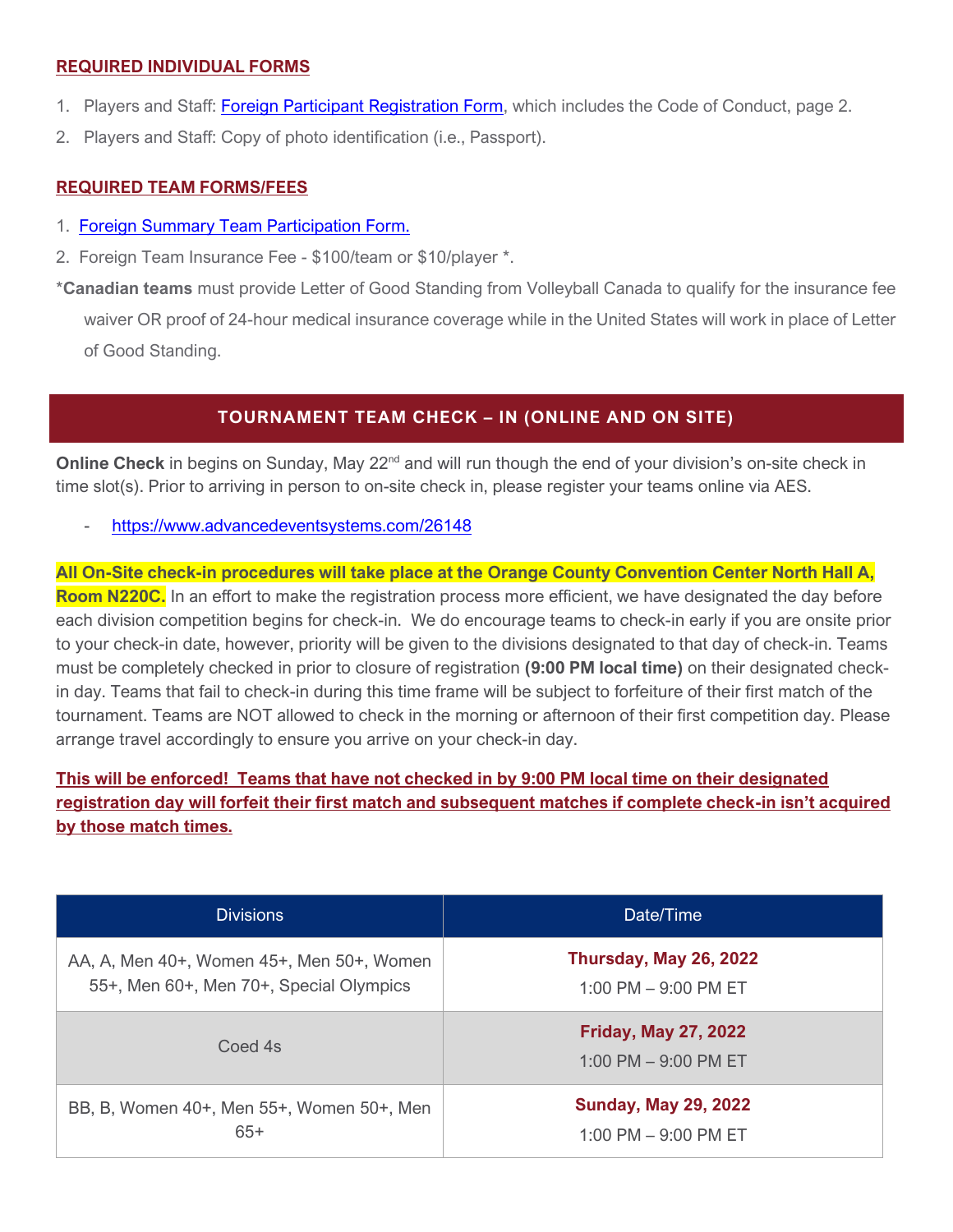- **Only one (1) team representative or coach should go to the check-in room N220C in the Orange County Convention Center to check-in their team(s).**
- The team representative/coach will receive wristbands and/or other information.
	- o Schedules and results will be available online.
- 1. The team representative/coach will verify the team roster and uniform numbers.
	- o Once verified, the roster will be in effect throughout the Championship. **No additions/changes to the roster or uniform number changes are allowed once play begins.**
	- $\circ$  The team roster is limited to fifteen (15) players and five (5) adults. ONLY those persons whose names appear on the verified roster receive wristbands and are permitted to sit on the bench.

# **ROSTER ADDITIONS & CHANGE DEADLINES**

<span id="page-8-0"></span>The roster may be changed for free prior to **May 20, 2022** at 11:59 PM ET. Between this deadline and the team's first match, the following fees will apply. No changes may be made after the first match has started.

| Action                                                                         | Fee  |
|--------------------------------------------------------------------------------|------|
| Addition of participants to the roster after the deadline will be done on-site | \$50 |
| Team name change after the deadline                                            | \$25 |
| Jersey number change                                                           | Free |

After the entry form has been submitted, the following procedure is used to request any change to the original entry / roster.

#### **Team Representatives:**

- **Prior to April 29<sup>th</sup> online roster change deadline, you may edit and make changes to your roster** through the AES system.
- **Between April 29<sup>th</sup> and May 20<sup>th</sup>**, all roster changes will need to be made by a USAV Events Employee to confirm membership has been completed. Please email [opens@usav.org](mailto:opens@usav.org) for any roster changes during this time.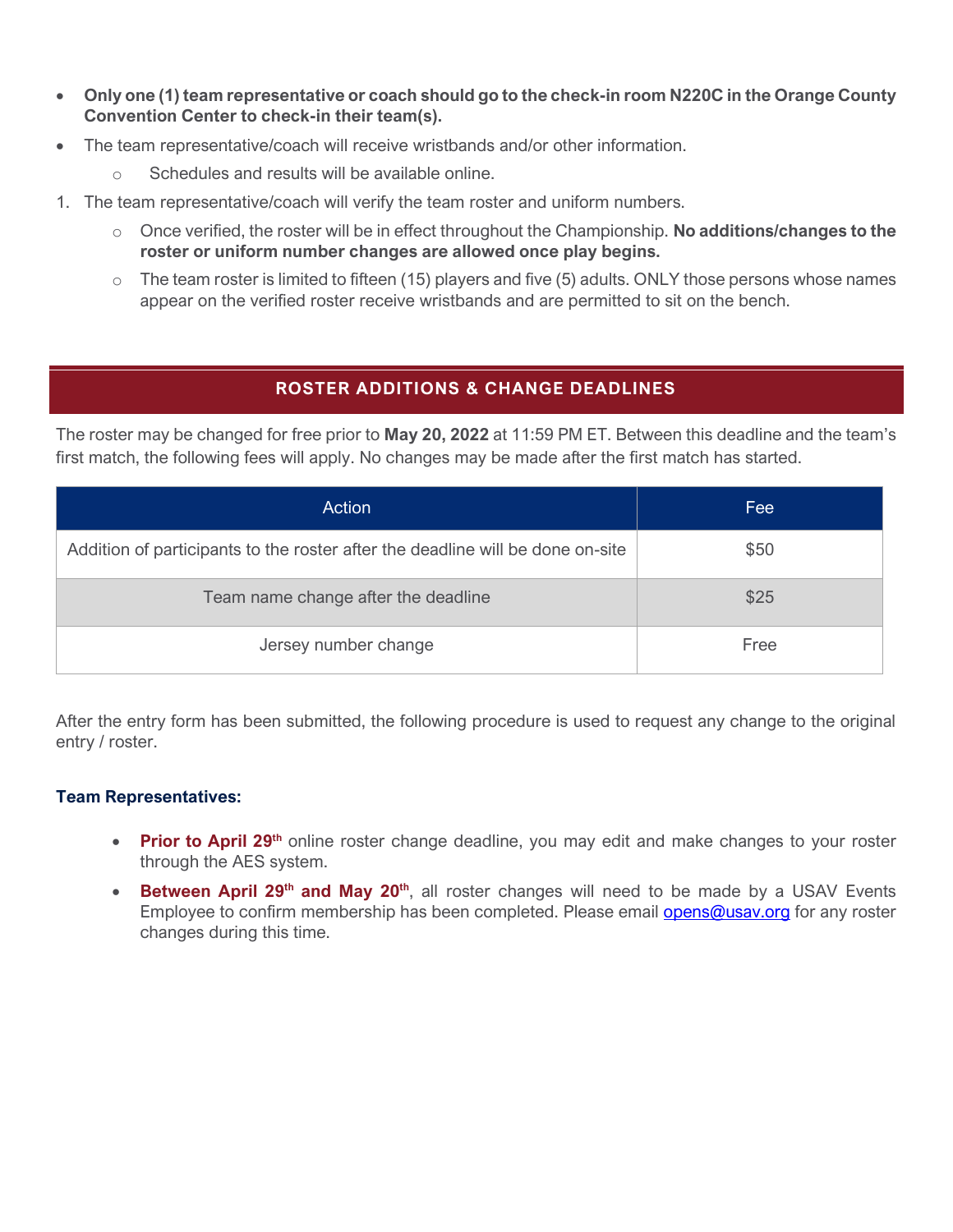## **COURT RENTAL / TEAM PRACTICE TIMES**

<span id="page-9-0"></span>Court rental for team practice(s) will be available on Thursday, May 26 and on Sunday, May 29 at the Equipment Tent located right next to the Championship Desk.

**Thursday, May 26** - Practice times will run from **1PM – 9PM** via first come first serve basis upon court availability.

**Sunday, May 29** - Practice times will run for the duration of the day via first come first serve basis upon court availability. *\*Please note that tournament play WILL be in effect so availability may vary.* 

### **BALL CHECKOUT**

<span id="page-9-1"></span>Ball checkout will be available for the duration of the tournament starting on May 27 – June 1 at the Equipment Tent located next to the Championship Desk. Teams who intend to checkout balls must present a photo ID at the tent.

# **OFFICIAL TOURNAMENT BALL**

#### <span id="page-9-2"></span>NO USED TOURNAMENT BALLS WILL BE SOLD AT THIS EVENT.

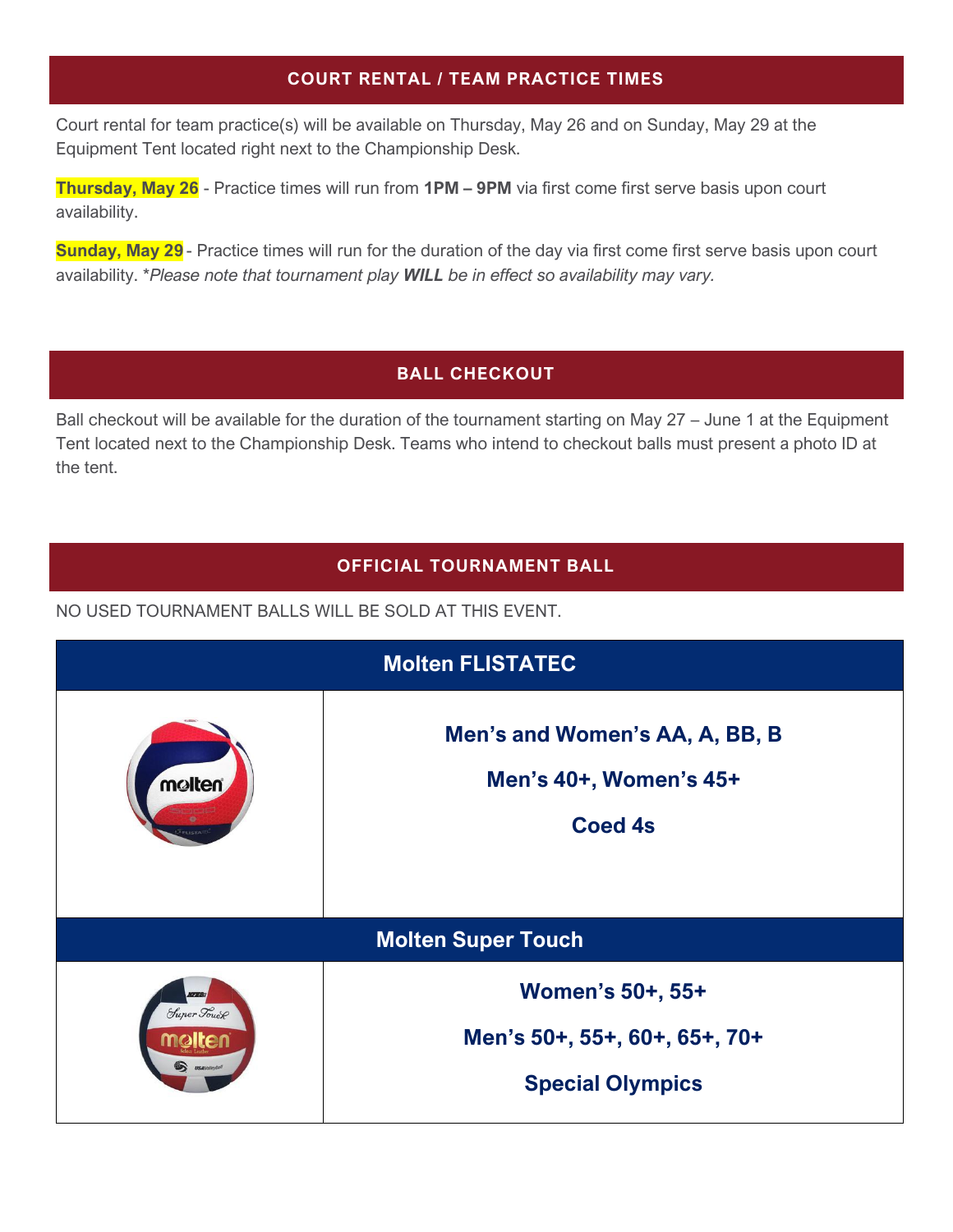| <b>Molten FIVB Volleyball</b> |                                                 |  |  |
|-------------------------------|-------------------------------------------------|--|--|
| 5000<br>molten                | <b>Available Upon Request for All Divisions</b> |  |  |

# <span id="page-10-0"></span>**GENERAL TOURNAMENT INFORMATION**

# **GENERAL SEEDING INFORMATION**

<span id="page-10-1"></span>Information about the brackets, seeding of the tournament and scheduled match times will be available during the check-in process.

Seeding for the USA Volleyball Open National Championship is determined by examining various criteria provided by the regions, team representatives and past results. Upon registration, please fill out and submit the USAV digital seeding form. Seeding criteria include but are not limited to those items listed below:

#### 1. **CLUB** Classification Teams (AA, A, BB, B)

- a. Gold Flight Finish from previous year (four returning starters retain seed)
- b. Previous National Experience (depending on overall finish)
- c. Zonal Finish
- d. Results from "out of region" tournaments
- e. Typical Strength of region teams
- f. Ranking within region (provided by the region's commissioner)
- g. Balance within pools as to Zone, Region, and geographical area

#### 2. **AGE** Classification Teams

- a. Gold Flight Finish from previous year (four returning starters retain seed)
- b. Teams moving up in age classification who were Gold Flight finishers in previous national tournaments
- c. Previous National Experience
- d. Results from "out of region" tournaments
- e. Ranking within region (provided by the region's commissioner)
- f. Balance within pools as to Zone, Region, and geographical area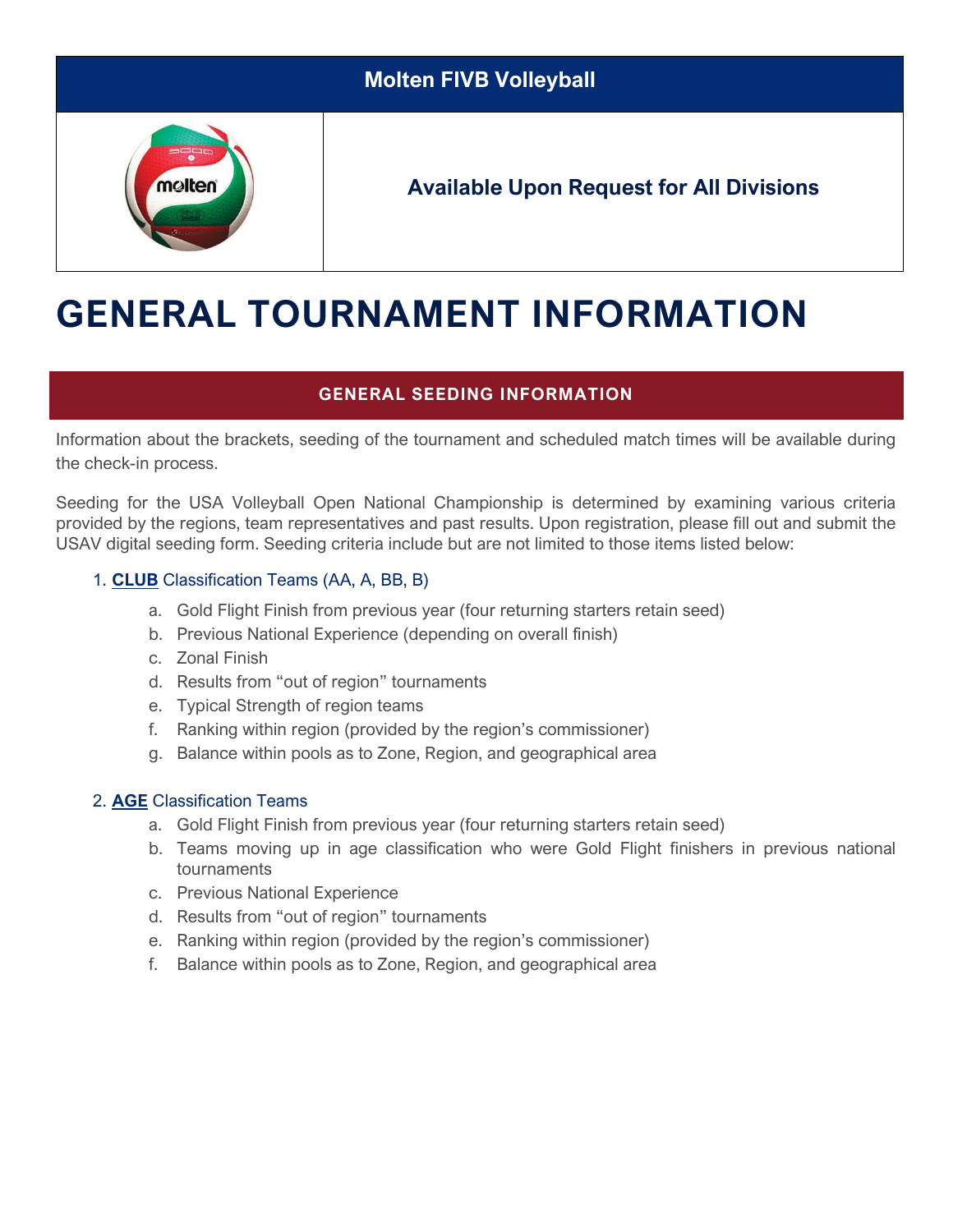#### **FORFEITS & WITHDRAWALS**

<span id="page-11-0"></span>When your team enters this Championship Event, you have made a commitment to play the full tournament. USAV places high importance on attendance of Finals Matches at every level. In other words: *Schedule your travel to allow competition through the completion of the tournament.* 

- **Matches CANNOT BE RESCHEDULED to accommodate travel schedules.**
- Be prepared to play at 8:00 am on the first day and as late as 9:00 pm on the Championship Day.

#### <span id="page-11-1"></span>**WITHDRAWAL PROCEDURE**

If a team must withdraw from a match, it is the responsibility of the team representative to inform the Competition Director no later than **one (1) hour** after completion of the team's last match.

The Championship Committee will attempt to fill the Finals Match of any flight, and/or determine an alternative action as required.

#### <span id="page-11-2"></span>**WITHDRAWAL RULES**

If a team withdraws from competition after pool play has begun, and prior to the conclusion of subject pool play, all match records shall stand. All un-played matches shall be forfeited per the Rules of Play and counted in the win-loss tabulation accordingly. All other teams in that pool shall be advanced for assignment to the next stage of competition.

#### <span id="page-11-3"></span>**WITHDRAWAL PENALTIES**

Barring injury or emergency, withdrawal from a match will result in the following at the discretion of the Championship Committee:

- Forfeiture of all standing in the tournament (including seeding for future events)
- Recommendation for disciplinary action to the Organization which they represent
- Disciplinary action including suspending participation in future USAV Championship Events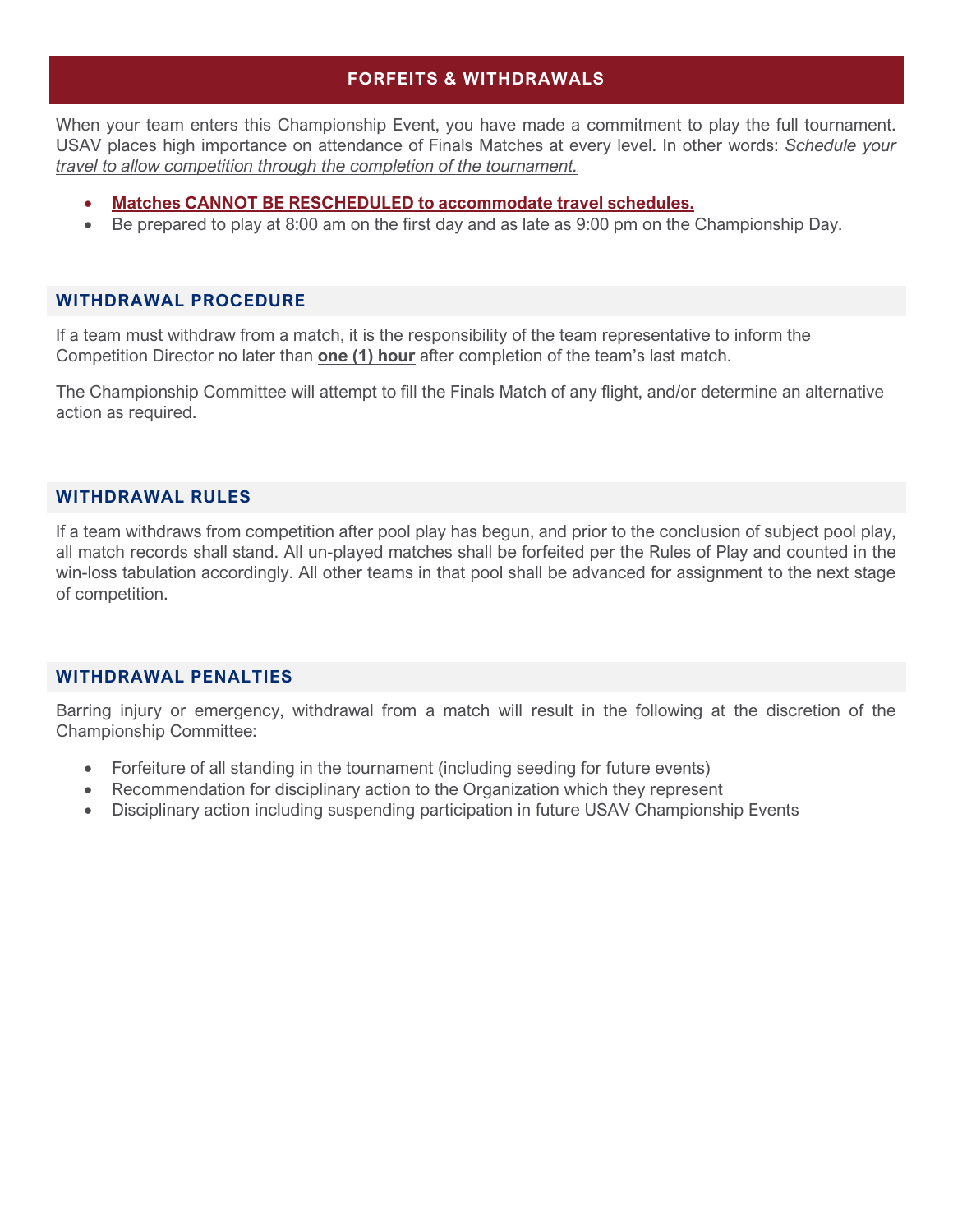# **OFFICIALS**

<span id="page-12-0"></span>

**Referees:** USA National Referees will be assigned as first referees (R1) and second referees (R2) to all matches in the Event.



**Scorekeepers:** USA National Scorekeepers will be assigned to all OPEN division matches in the Event. The Officials' Division may approve the use of lower USAV-rated Scorekeepers, as necessary, in the USAV Club BB and B, Masters/Seniors tournaments.

#### **TEAM OFFICIATING DUTIES**

- <span id="page-12-1"></span>• Teams entered in the Club (AA, A, BB, B), Masters / Seniors tournaments are required to provide a total of four (3) support officials: two (2) line judges, one (1) Libero Tracker & scoreboard operator. Officiating assignments will be listed on-line through AES. These assignments generally will be immediately prior to or after the match in which the team has played.
- Only the Competition Director / designee may release a team from an officiating assignment.
- Failure to provide officials as assigned will result in the following actions:
	- o **1 st Offense**: For every minute the officiating team is late, or does not appear, one point shall be assessed and given to their next opponent – up to a 25-0 forfeit of the first set. This time calculation will begin at the designated warm-up time ten minutes prior to the time when the assigned match begins.
	- o **Additional Offenses**: Forfeiture of assigned team's next match.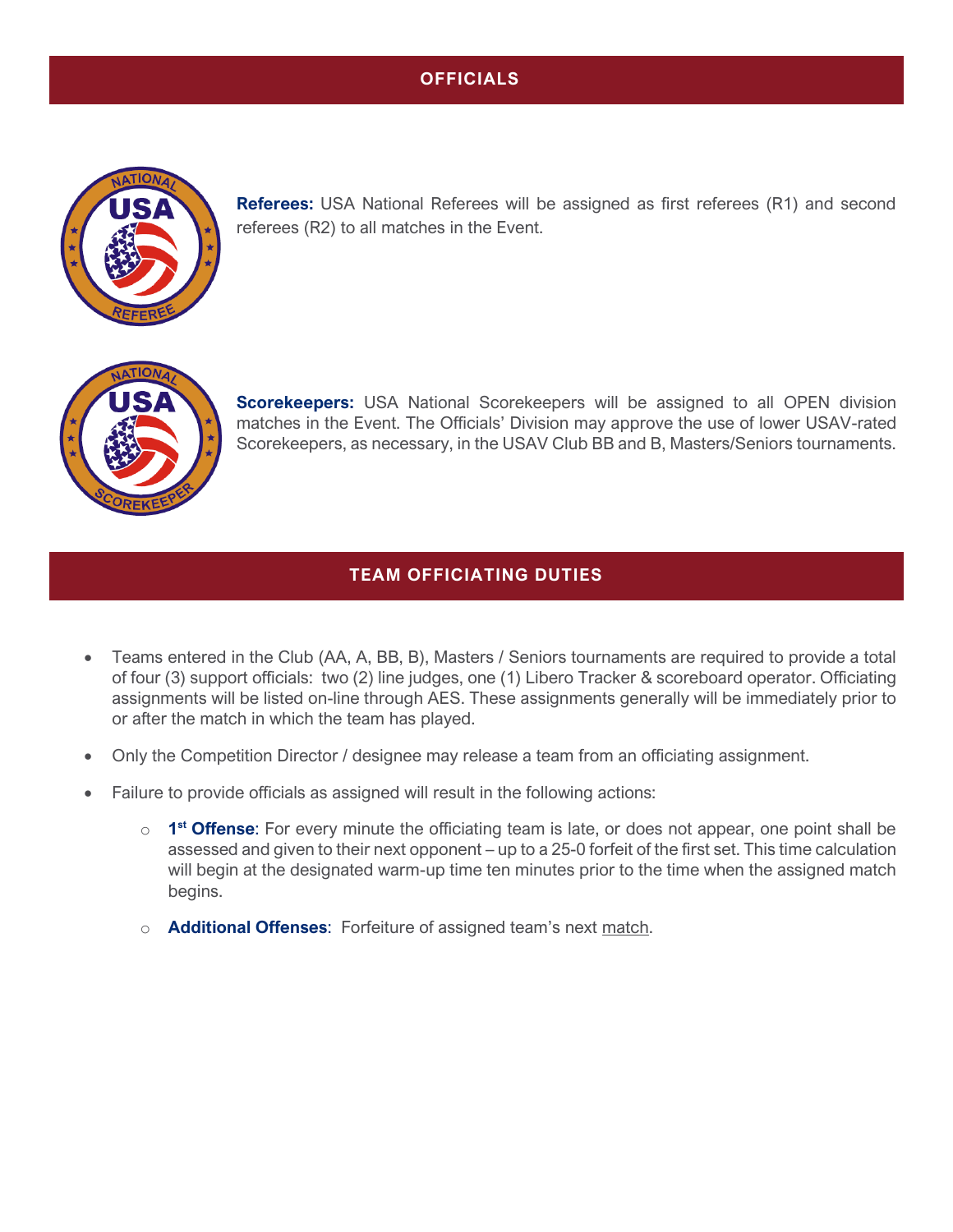#### **AWARDS**

<span id="page-13-0"></span>

| <b>GOLD FLIGHTS *</b>                                                                        | <b>SILVER, &amp; BRONZE FLIGHTS</b> |
|----------------------------------------------------------------------------------------------|-------------------------------------|
| (Team and Individual Awards)                                                                 | (Team Awards Only)                  |
| $\star$ Champions<br>★ Runners-Up<br>$\star$ 3 <sup>rd</sup> Place<br>★ All-Tournament & MVP | $\star$ 1st Place                   |

One All-Tournament team (six players only) will be selected from the men's and women's gold flight competition only.

**Most Valuable Player**: one player may be selected for this recognition in each classification from the gold flight only and shall be in addition to the players named to the All-Tournament team.

**\*NOTE:** There will not be an All-Tournament team or MVP selected for Co-Ed divisions or Special Olympics. Should a 4-team tournament be approved for competition, there will not be individual awards or All-Tournament recognition.

#### **ALL-TOURNAMENT & MVP SELECTION CRITERIA**

- <span id="page-13-1"></span>• The criteria for consideration of selection to an All-Tournament team are:
	- o Playing effectiveness (60 percent)
	- $\circ$  Team play (20 percent)
	- o Demonstration of good sportsmanship, general attitude and conduct on and off the court (20 percent).
	- $\circ$  Any player who has been sanctioned by either the Event Arbitrator and/or a match referee shall not be considered for All-Tournament selection.
- The criteria for consideration of selection as the Most Valuable Player are:
	- o Team play (75 percent)
	- $\circ$  Value to his/her team at critical times consistently throughout competition (15 percent)
	- $\circ$  Demonstration of strong leadership qualities during the conduct of competition (10 percent).

The selection process will utilize the Tournament Selection Committee as well as tournament participants.

- o The All-Tournament Selection Committee appointed by the Events Department for the event will assign observers and process nominations.
- o Participating teams will be given an opportunity to nominate outstanding players at each match during medal-round competition.
- o Team representatives will be given an opportunity to meet with an All-Tournament Committee member to determine the final selections on the final day of competition.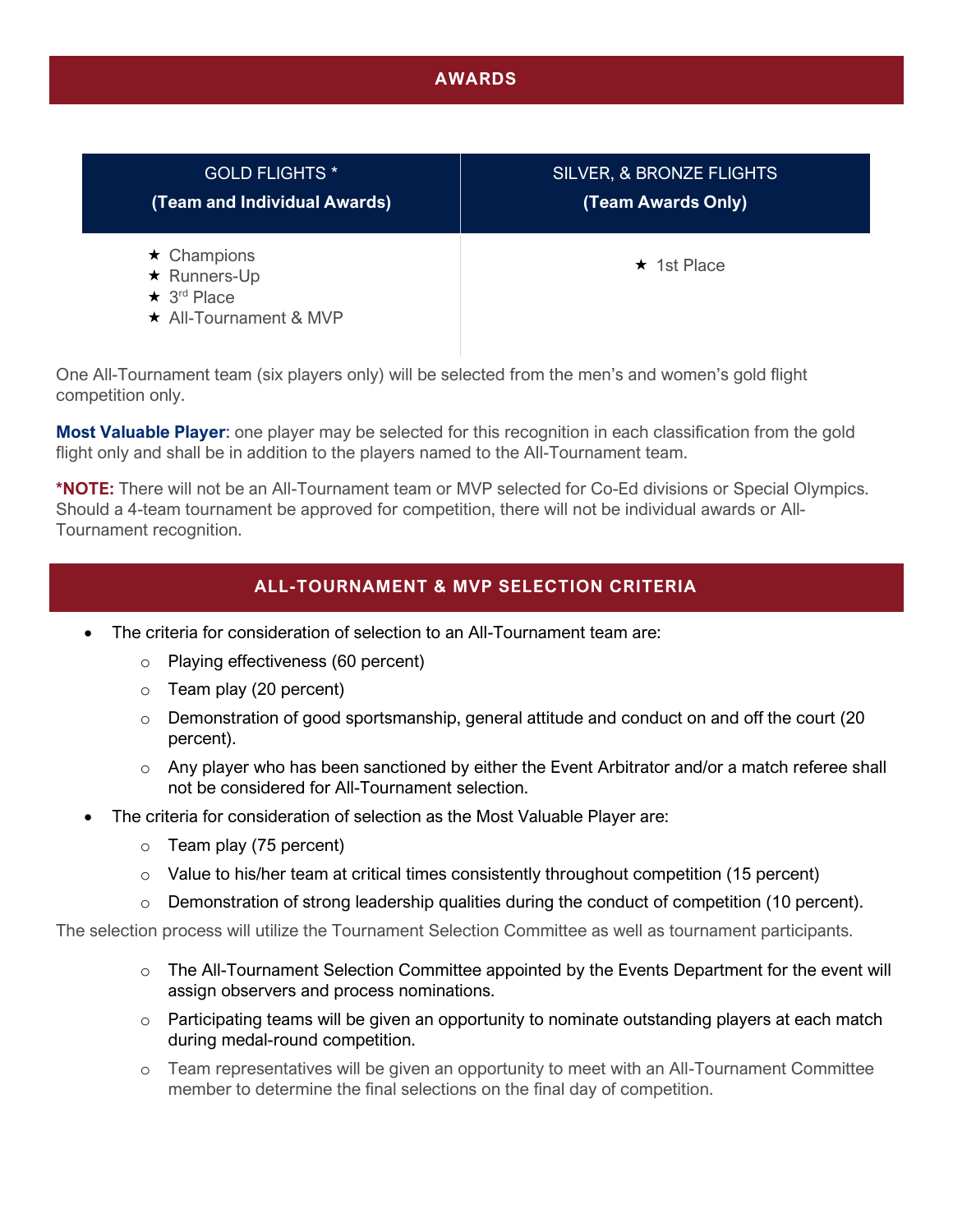#### **USAV ALCOHOLIC BEVERAGE CONSUMPTION POLICY**

<span id="page-14-0"></span>USA Volleyball prohibits the consumption of alcoholic beverages on or near courtside by any participant listed on the roster (e.g., players, coaches, assistant coaches, team representatives, managers, and trainers) during competition and work assignments. Consumption of alcoholic beverages on or near courtside during competition or work assignments could result in disciplinary action such as a warning, deduction of point(s), participant disqualification, game or match forfeiture, team disqualification, or other such sanction.

#### **COOLER & ICE CHEST POLICY**

<span id="page-14-2"></span><span id="page-14-1"></span>Coolers / Ice chests are **NOT** permitted inside the convention center facilities.

#### **PRACTICE OPPORTUNITIES**

Practice time on competition courts will be available beginning at 1:00 PM on Thursday, May 26<sup>th</sup>. All practice sessions will be limited to a one (1) hour session. Teams may sign up for practice courts anytime that the registration / check-in desk is open. Teams beginning play after Friday, May 27<sup>th</sup>, will be assigned practice courts as / if available.

### **BALL HANDLING**

<span id="page-14-4"></span><span id="page-14-3"></span>All ball handling is restricted to the court surfaces within the convention center. No ball handling is permitted on the concrete surfaces or hallways of the facility.

#### **SPORTS MEDICINE / FIRST AID / TAPING**

A taping / training area and athletic trainers will be available. Taping supplies will NOT be furnished. Players must provide the tape / bandage, or the player will be charged for needed supplies. Hospitals are located near the playing venue / headquarters hotel. Emergency transportation (to hospitals only) will be provided if needed. The athletic trainers' facility will be located on the Convention Center floor in a central location.

#### **EQUIPMENT APPROVALS**

<span id="page-14-5"></span>Braces, prosthetic limbs, or other headgear that may cause injury or give an artificial advantage to the player may not be worn. Braces do not need to be approved before the tournament starts, but if for any reason a referee deems a brace unacceptable, the matter will be brought to the Head Referee for a final decision.

# **EVENT MERCHANDISE**

<span id="page-14-6"></span>Event merchandise may be purchased in the Orange County Convention Center during the USA Volleyball Open National Championship.

#### **NO USED TOURNAMENT BALLS WILL BE SOLD AT THIS EVENT.**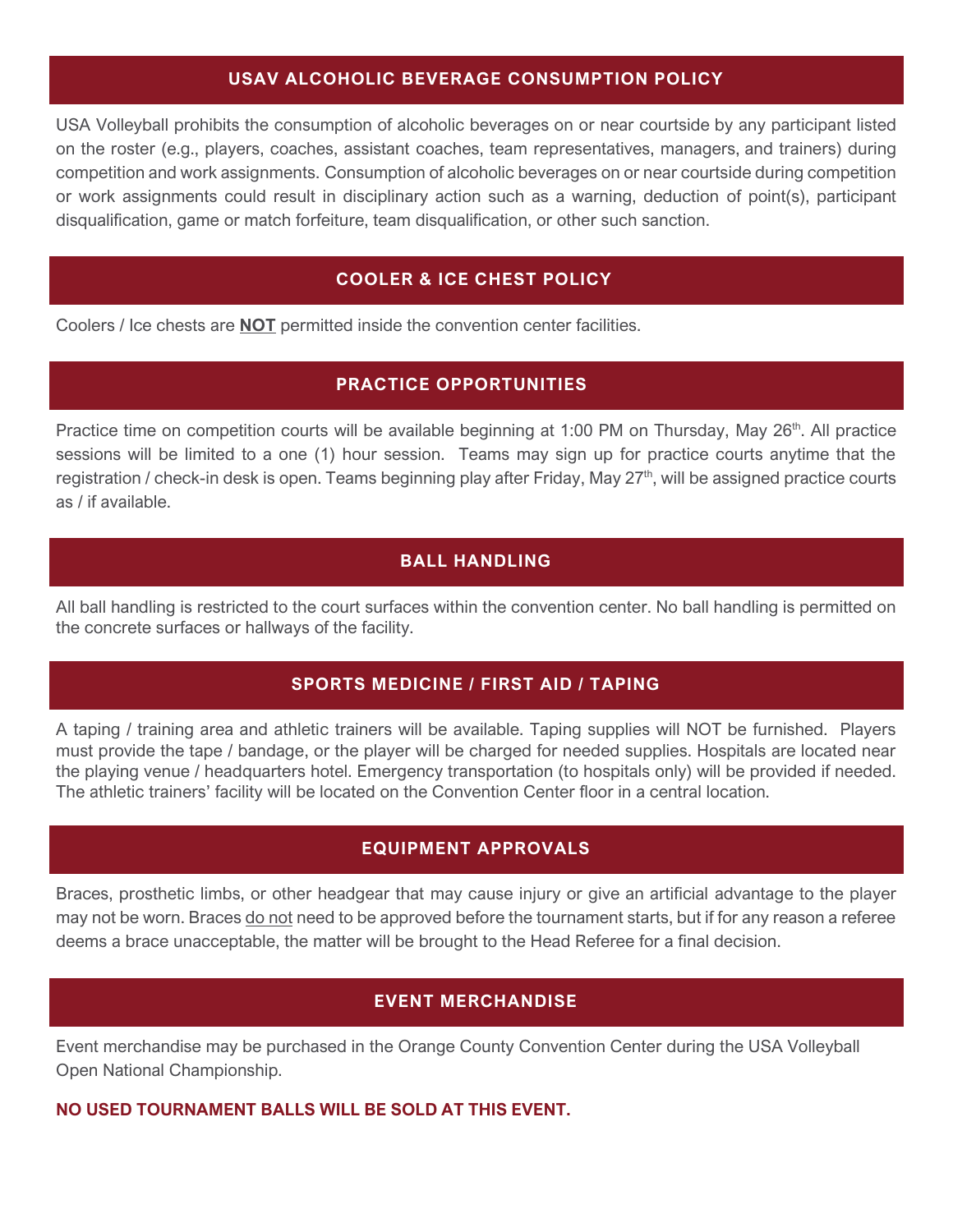#### **VENDOR LICENSING & RESTRICTIONS**

<span id="page-15-0"></span>Under the terms of the contractual agreement between USA Volleyball and the Orange County Convention Center, there are strict regulations and specified restrictions as to the sale of retail and wholesale merchandise and other items in all areas of the playing venue.

USA Volleyball also has regulations in respect to the sales of event-specific merchandise and resale items normally licensed through its Marketing Department. This notice is posted for your information.

Violations of these conditions by a Member Organization or registered individuals, and made known to USA Volleyball, are subject to disciplinary and possibly legal action by USA Volleyball.

#### <span id="page-15-1"></span>**IMPORTANT NOTICE: PERMISSION TO SELL**

Sales of merchandise, services, officials' apparel and equipment, souvenirs, publications, food or drink and all other items at the playing venue is strictly prohibited unless prior written license is received from USA Volleyball specific to this Event and the Orange County Convention Center, as applicable.

### **REQUIRED RESOURCES**

<span id="page-15-2"></span>We recommend that every Team Representative purchase or download and have in his / her possession a current copy of the USA Volleyball Guidebook and USA Rule Book in order to be sufficiently aware of required information regarding the USA Volleyball Bylaws, Operating Code, other policies and procedures.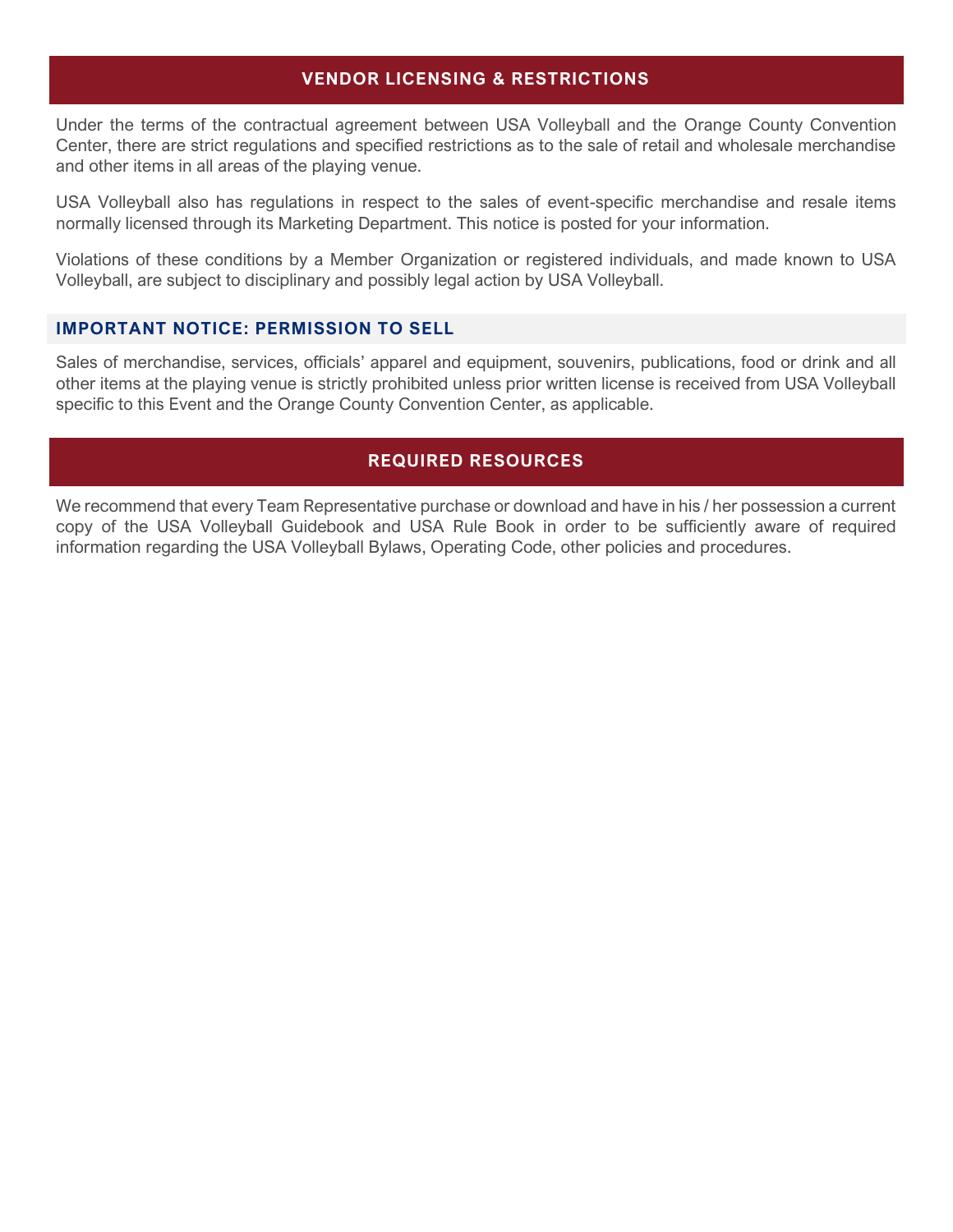# <span id="page-16-0"></span>**COMPETITION RULES**

# **RULES OF PLAY**

<span id="page-16-1"></span>The USAV Indoor Rules Book will be in effect throughout the season and for the 2022 USA Volleyball Open National Championship (see: <https://usavolleyball.org/resources-for-officials/rulebooks-and-interpretations/> to download the Rule Book). Participants, Coaches and Team Representatives in the USA Volleyball Open National Championship are subject to and must obey ALL rules, regulations and policies of USA Volleyball herein or otherwise written.

Please review the 2021-2023 Critical Rules and Interpretations training material below: <https://usavolleyball.org/resources-for-officials/rulebooks-and-interpretations/>

The rules of play are as prescribed in the USA Volleyball Rules Book. Below are key editorial corrections, clarifications and new rules pertaining to the 2021/2023 season (underlined words, phrases or sentences indicate an editorial correction or rule change).

- USAV 4.3b: The legality of a team's uniform(s) is not grounds for a protest by their opponent. The determination of a team's uniform legality is the responsibility of the match referee(s), head referee(s), and/or tournament staff.
- USAV 6.4.2: If failure to adhere to Rule 6.4.2 is due to insufficient players on a team to begin a match, the team forfeits the first set at match time. After a team forfeits the first set of a match, an interval of up to 10 minutes shall be allowed for the team to produce sufficient players to play the next set. If the team is complete (per USAV4.1.1c) prior to the expiration of this interval, the late team will be permitted use of the full court for a four-minute warm-up before play begins. If, after the 10-minute interval the team is not complete, the second set shall be declared a forfeit. If the match consists of the best three out of five sets, an additional 10-minute interval shall be allowed before the match is declared a forfeit.
- USAV 7.3.4: If a team submits a line-up sheet that lists a player's number as both a Libero and as a starting player, the coach or captain shall immediately decide whether that player will be a Libero or a starting player. If the duplicate number will be a Libero, the coach must correct the line-up but only in the starting position where the Libero's number was recorded. If the duplicate number will be the starting player, another player may immediately be designated as Libero. The team will not be charged a substitution.
- USAV 24.3.1a: The 2nd referee's line-up check prior to the start of any set is a courtesy. It is the responsibility of the captain and/or coach to ensure the players maintain the correct service order once the 2nd referee has completed this line-up check.

# **Key rules for all 2-out of-3 matches are listed below:**

- Rally Score to 25 points, all sets must be won by a margin of 2 points
- Deciding set of a best 2-out-of-3 match will be rally scoring to 15 points
- Some pools of three (3) may play all three (3) sets to 25, regardless of whether a Team wins the first
	- two (2). This exception depends on the number of pools of three (3) in a division.
- Twelve (12) substitutions and up to two (2) Liberos
	- $\circ$  If two (2) Liberos are used, they must be identified prior to the start of the match
	- $\circ$  If zero (0) or one (1) Libero is used, they must be identified prior to the start of each set
- The Roster may contain up to 15 players and no more than 5 staff members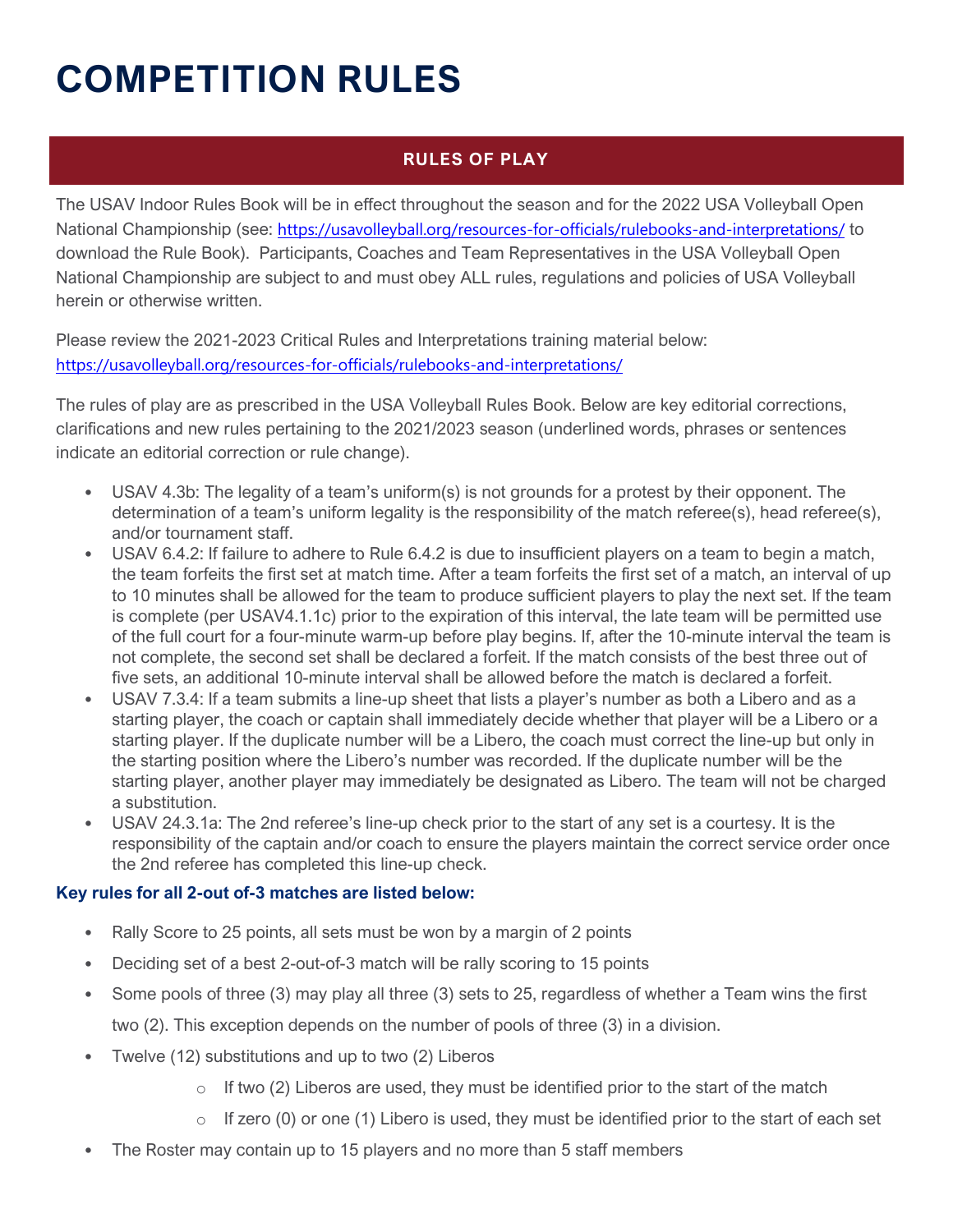- The area beyond the edge of the Sport Court is designated a non-playing area due to safety concerns
- No artificial noise makers are permitted

#### **RULES OF PLAY – CO-ED 4'S**

<span id="page-17-0"></span>USAV Indoor Rules will be followed, with the following exceptions:

- Must have 2 women and 2 men on the court at all times
- The roster may contain up to six (6) players, and three (3) staff members. One (1) Head Coach and two (2) assistant coaches.
- There are NO court position restrictions or requirements in 4's volleyball, but service rotation must remain the same throughout a single game.
	- *For example, players can stay in the same court position an entire game (at the net/back row etc.), but each player MUST serve in the same service rotation for the entire game (implication of this is that both men can be front row all the time, with one of the females also being considered front row)*
- No open-handed tipping: Players who contact the ball with one hand and are putting the ball over the net must cleanly hit with the heel or palm of hand (a roll shot), with straight, locked fingers and a locked wrist (a cobra), knurled fingers (a camel toe), or with the back of the hand (locked wrist and locked fingers/knuckles. One-handed placement or redirection of the ball with the fingers (dink, open-handed tip, or redirected block) is a fault.
- If a player is going to play the ball into the opponent's court by setting or volleying, the player must contact the ball with 2 hands above the shoulders and it must be set directly forward or backward in relation to the player's body (shoulders and hips should be in the same position from prior to the set happening). NO DUMPING! This applies even if it is the team's 3rd hit.
- No gender contact rule (i.e., a team is not restricted to having a female player contact the ball if it is contacted more than one time)

#### **RULES OF PLAY – REVERSE CO-ED 4'S**

<span id="page-17-1"></span>**USAV Indoor Rules will be followed, with the following exceptions:** 

• **Must have 2 women and 2 men on the court at all times.** 

• **The roster may contain up to six (6) players, and three (3) staff members. One (1) Head Coach and two (2) assistant coaches.**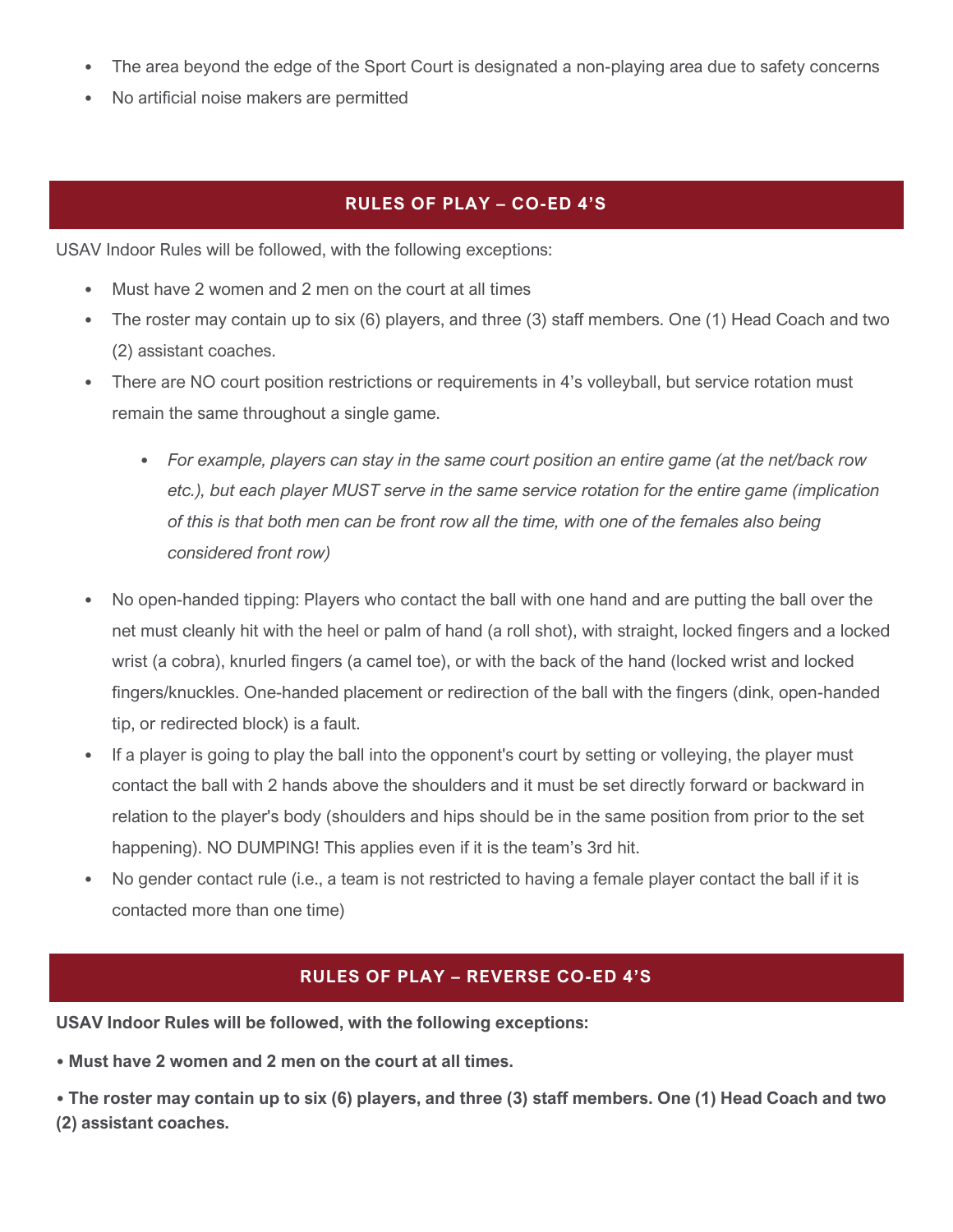• **There are NO court position restrictions or requirements in 4's volleyball, but service rotation must remain the same throughout a single game.** 

> *• For example, players can stay in the same court position an entire game (at the net/back row etc.), but each player MUST serve in the same service rotation for the entire game (implication of this is that both men can be front row all the time, with one of the females also being considered front row)*

- **Any combination of players may contact the ball.**
- **Played on a Women's Height net**
- **Male players may ONLY attack from BEHIND the 3-Meter line.**
- **Male players may ONLY block when the last contact from the opposing team came from a male player. No open-handed tips.**

• **No open-handed tipping: Players who contact the ball with one hand and are putting the ball over the net must cleanly hit with the heel or palm of hand (a roll shot), with straight, locked fingers and a locked wrist (a cobra), knurled fingers (a camel toe), or with the back of the hand (locked wrist and locked fingers/knuckles. One-handed placement or redirection of the ball with the fingers (dink, open-handed tip, or redirected block) is a fault.** 

• **If a player is going to play the ball into the opponent's court by setting or volleying, the player must contact the ball with 2 hands above the shoulders and it must be set directly forward or backward in relation to the player's body (shoulders and hips should be in the same position from prior to the set happening). NO DUMPING! This applies even if it is the team's 3rd hit.** 

• **No gender contact rule (i.e., a team is not restricted to having a female player contact the ball if it is contacted more than one time)** 

# **PROTEST OF PLAYING RULES & DUE PROCESS & APPEALS**

<span id="page-18-0"></span>**Protests of the playing rules** during a set/match must be lodged in a formal manner prior to the next service. Between sets, a protest of the last play of the set must occur within one minute, and also at the end of the match, the protest of the last play of the match must occur within one minute. The protest shall be handled by a committee of two (2) to three (3) persons, one of whom must be a certified USA National referee or scorer, depending on the nature of the protest. The committee shall be composed of the following:

- 1. **Committee Chair:** The National Rules Interpreter or designee (Head Referee for the Event)
- 2. A representative of the USAV Championship Committee, USAV Events Department staff or designee to be named by the Event Director.

#### **All rulings of this committee are final and not subject to appeal.**

All protests will be settled at the time they are lodged. No match will be allowed to proceed until the protest is settled. Protests can ONLY be related to the rules of play. **Judgment calls are NOT subject to protest.**

The following are examples of what may be protested:

• misinterpretation of a playing rule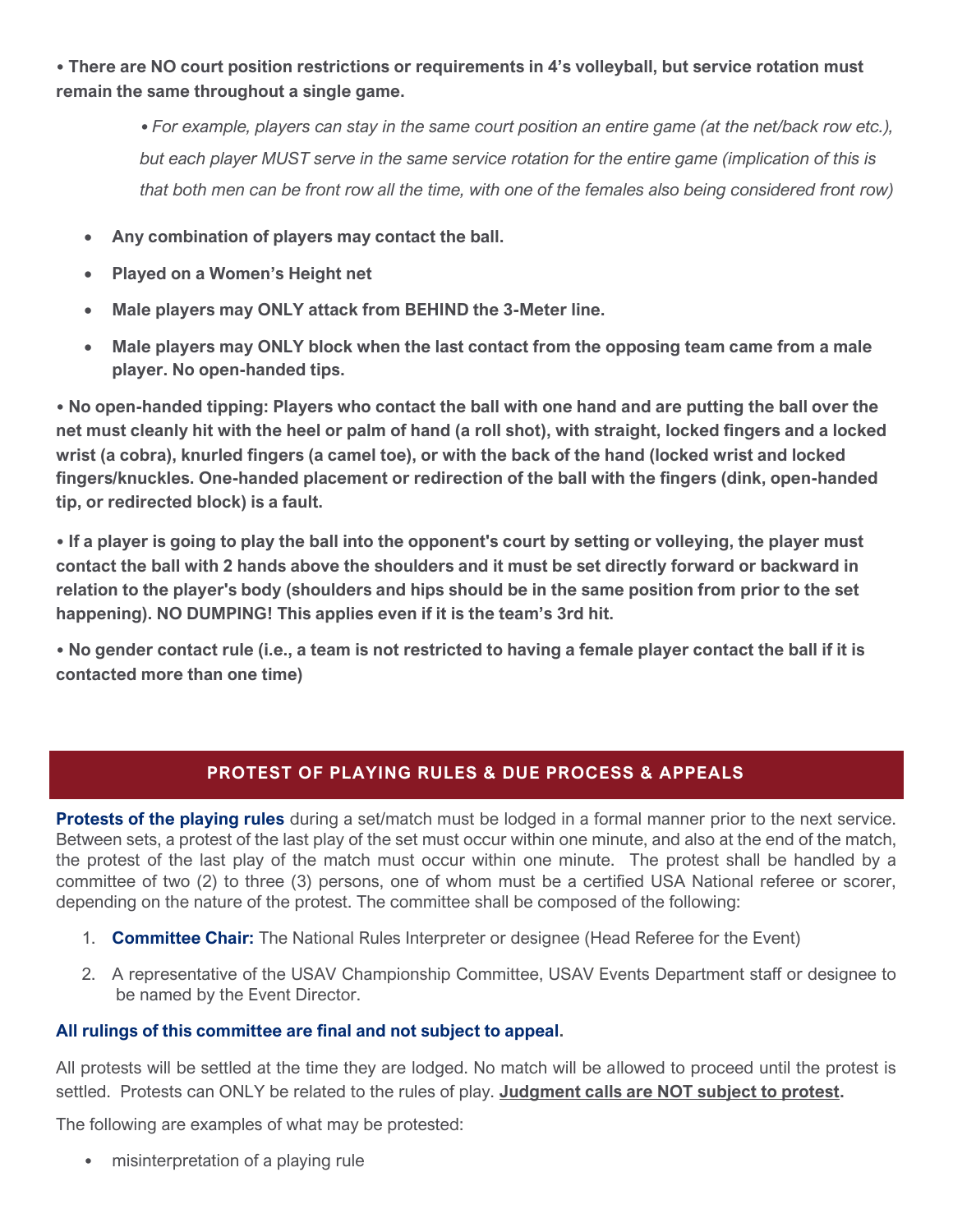- failure of the referee to apply the correct rule to a given situation
- failure to apply the correct penalty / sanction for a given fault
- a scoring discrepancy

**Due Process & Appeals:** USAV Bylaws (Article XI) and USAV Operating Code (Article X) govern protests, appeals, due process and ancillary procedures. Both of these documents are available in this link: [Governance -](https://usavolleyball.org/about/governance/) [USA Volleyball.](https://usavolleyball.org/about/governance/) Protests, appeals and due process for this event are specifically governed by these documents. Protests and appeals at this Championship vent are a simple one- or two-step process.

#### **TEAM UNIFORMS**

<span id="page-19-0"></span>Team players shall wear uniforms that are in full compliance with the USA Volleyball Domestic Competition Regulations (**see Rule 4.3**). If two or more sets of uniforms are used, players will be required to wear the **same** number for each set of shirts. Shirt numbers must be clearly visible for identification by scorekeepers as well as members of the All-Tournament selection committee and spectators. The numbers "0" and "00" are unacceptable and will not be permitted. Team members shall be in proper uniform when warming up. All Libero shirts shall be numbered. If an individual competes in a position other than Libero as well, his / her number must be the same.

Please note that **Rule 4.3.3.1 and 4.3.3.2** will be strictly enforced. This rule specifies that numbers must be of contrasting color (to the jersey) with no smaller than 6-inch numbers on the back and 4-inch numbers on the front of the jersey. Please note that numbers must be **centered** both horizontally and vertically on the *player's* chest and upper back as specified in **Rule 4.3.3.1**. Color combinations for numbers such as purple/black, dark green/black, navy/black, white/light yellow or navy/maroon are not distinctive enough to comply with **Rule 4.3.3.1b.** Once competition has begun, no number changes will be permitted.

**Rule USAV 4.3.5** states, "*For nationally-sanctioned competition, uniforms must be identical with the exception of the sleeve length and the Libero Player. An exception will also be made for a single manufacturer's logo or trademark on the outside of the jerseys or shorts, provided that the logo or trademark does not exceed 14.6 square cm (2 ¼ square inches)". USAV 4.3 states: "If undergarments, including but not limited to t-shirts, boxer shorts, tights, leotards, body suits, bicycle shorts, sports bras, etc., are worn in such a manner that they are exposed, they will be considered a part of the uniform. In that case, they must be similar and the same color for any team members who wear such an undergarment. Socks and sport shoes are not part of the uniform.*"

*Teams must wear jerseys that meet all the requirements as described above but may wear uniform shorts or athletic/sport pants that are similar in color, regardless of style, cut and trim.*

**Rule USAV 19.2a** states, "*The Libero player's jersey must contrast in color with that of the predominant colors of the jerseys of the other team members. Color combinations such as purple/black, dark green/black, navy/maroon and white/light yellow are not distinctive enough to comply with the rules."*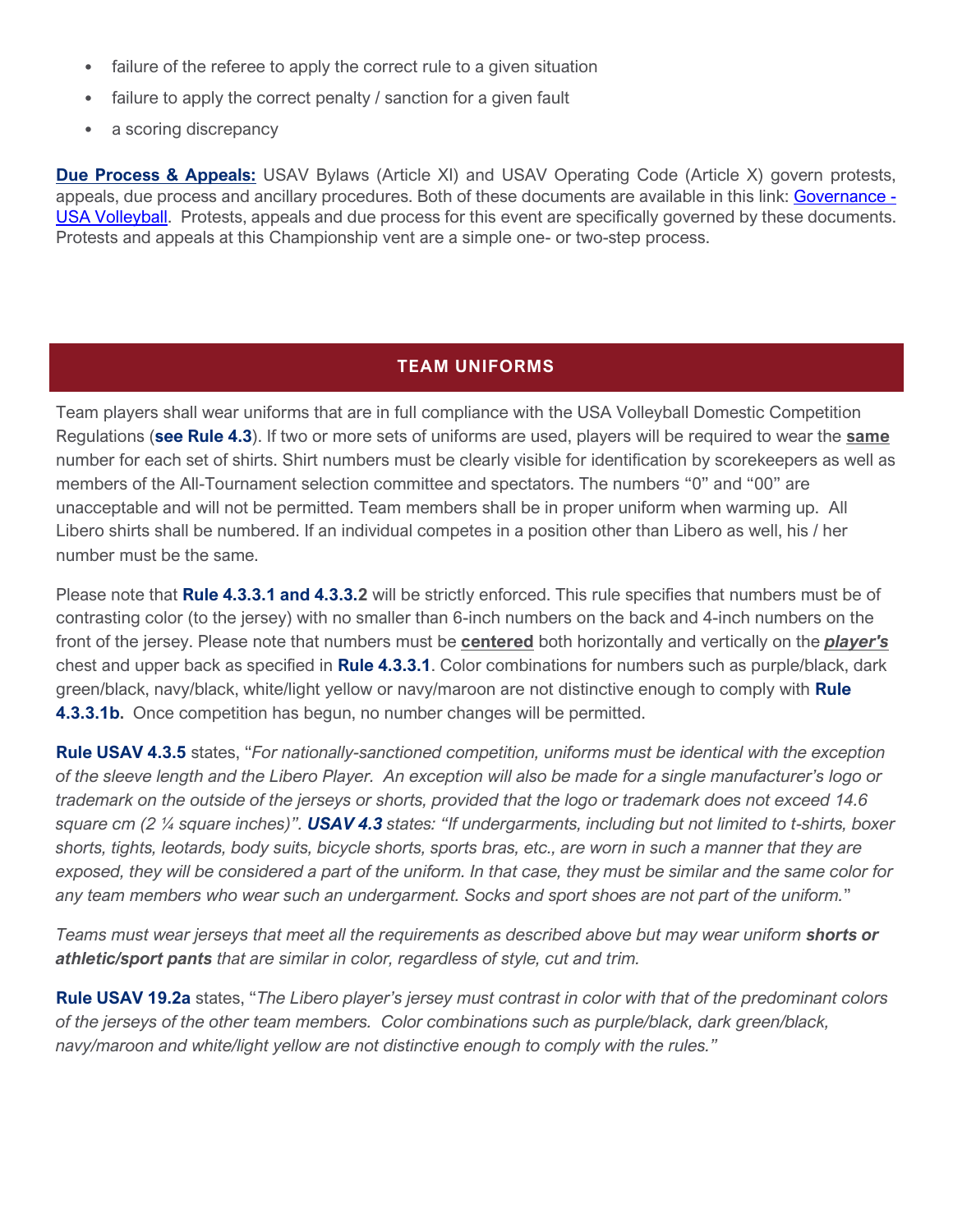# **HEIGHT OF NET**

<span id="page-20-0"></span>The height of the net is specified in the USA Volleyball Domestic Competition Regulations (see **Rule 2.1**).

| <b>FEMALE</b>                | <b>MALE</b>          |
|------------------------------|----------------------|
| 2.24 m $(7'4 \frac{1}{8}'')$ | $2.43$ m (7'11 5/8") |
|                              |                      |

|--|

The height of the net **MAY** vary for specific age groups as follows:

| <b>AGE GROUPS</b>  | <b>FEMALE</b>          | <b>MALE</b>            |
|--------------------|------------------------|------------------------|
| 70 years & above   | $2.19$ m (7'2 $1/8$ ") | $2.29$ m $(7'6'')$     |
| 60 years & above   | $2.19$ m (7'2 $1/8$ ") | $2.38$ m (7'9 $5/8$ ") |
| 55 years and above | $2.19$ m (7'2 $1/8$ ") | $2.38$ m (7'9 $5/8$ ") |
| 45 years and above | $2.19$ m (7'2 $1/8$ ") | $2.43$ m (7'11 5/8")   |

# **STRUCTURE OF PLAY**

<span id="page-20-1"></span>Pool play for seeding will precede the championship medal rounds. In some tournaments there may be two (2) round robin pools.

**The championship round** will be a **SINGLE** elimination tournament in all **OPEN and SITTING** Divisions and a **SINGLE** elimination in the *Gold Flight only* in all Club, Masters and Seniors divisions. In all other flights, the championship rounds will be single elimination. Every effort will be made to schedule each team for a minimum of six (6) matches over the course of the tournament. This will be based upon the number of entries in a tournament.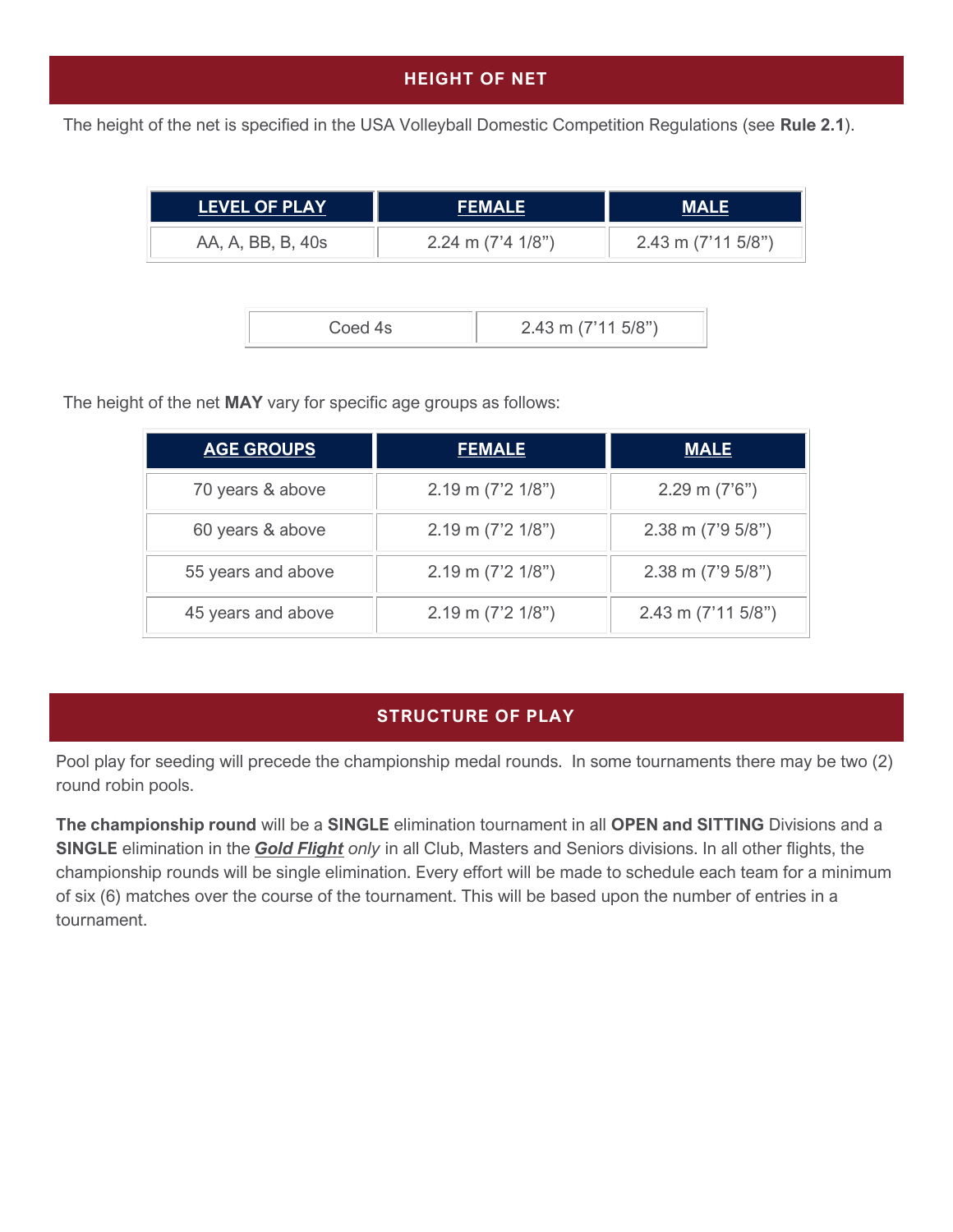## **TIE BREAKING PROCEDURES**

<span id="page-21-0"></span>Match percentage and then sets percentage will determine the position of each team within a round-robin pool. It is possible for a team to be eliminated from the next stage of championship competition by inferior set or match percentage.

- If two teams are tied in match records and played each other, the result of their head-to-head match will determine which team is the higher seed.
- If three or more teams are tied on match percentage, the teams are ranked by set percentages and then by point percentage. If teams are exactly tied, even on point percentage, team rank will be determined by a minimum number of coin tosses.

#### **RANKING TEAMS WITHIN EACH ROUND-ROBIN POOL**

Each team in a round-robin pool achieves a pool record, consisting of the following criteria, in order:

Each record is computed as a percentage of a total. For example, a team that plays three matches:

| Winning | 25-10, 25-5         |
|---------|---------------------|
| Losing  | 25-23, 20-25, 19-25 |
| Winning | 25-9, 25-12         |

Achieves the overall record:

| <b>MATCHES</b> |        | <b>SETS</b> |       | <b>POINTS</b> |      |
|----------------|--------|-------------|-------|---------------|------|
| Won-Lost       | %      | Won-Loss    | %     | For-Against   | %    |
| $2 - 1$        | 66.67% | $5 - 2$     | 71.43 | 164-109       | 60.4 |

#### **MATCH PROTOCOL**

<span id="page-21-1"></span>For each match, the court will be available for warm-up ten (10) minutes prior to the match time. If a previous match on the same court runs late, then the ten (10) minute warm-up time will begin at the conclusion of that match.

*Ball handling on any concrete portion of the convention center is PROHIBITED.*

Following the captains' meeting with the referees for each match, the warm-up period for the match may consist of five (5) minutes for each team separately on the court or may be ten (10) minutes jointly in accordance with the current rules of play. Both captains must agree to share the court for 10 minutes; otherwise, 5 minutes for each team will be required. (**NOTE:** *The warm-up period for the Open Division will be six (6) minutes shared or three (3) minutes for each team separately*. *See page 26 of the*  <https://usavolleyball.org/resources-for-officials/rulebooks-and-interpretations/>

Matches will not begin before the scheduled match time\*.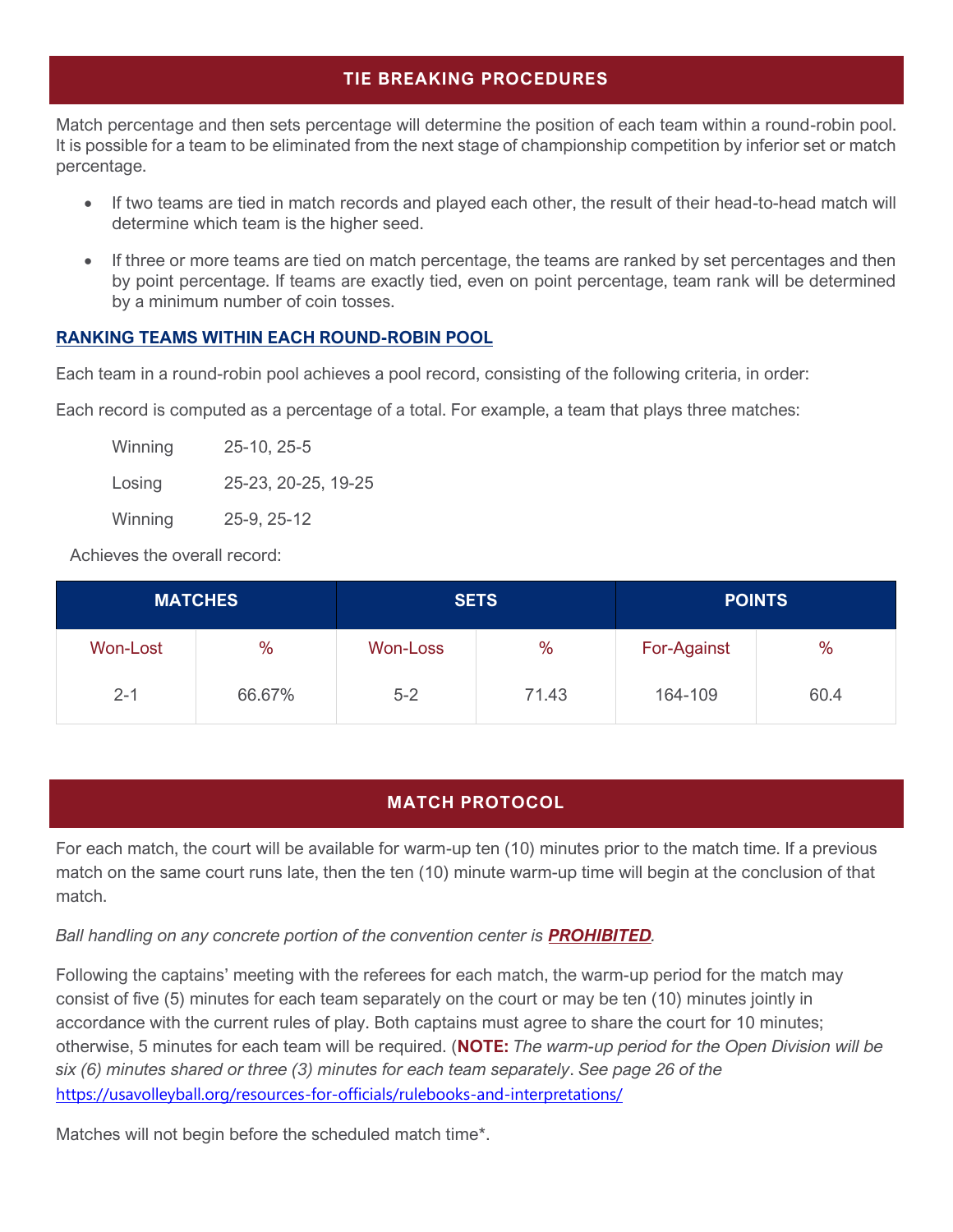\*The Championship Committee reserves the right to reschedule and / or relocate matches with respect to court and time to expedite competition. Any such changes will be posted in the results area, and every attempt will be made to inform the team representative of the change.

Non-deciding sets: rally score to 25 - all sets must be won by a margin of two (2) points.

Deciding set: rally score to 15 points - must be won by a margin of two (2) points.

Libero player(s) is/are designated for the match and must be indicated on the line-up sheet at the beginning of the match. Teams may now designate either two Liberos for the match or one (or no) Libero per set. If two Liberos are designated on the first set lineup sheet, both designated Liberos must remain as Liberos for the entire match. If less than two Liberos are identified on the first set lineup sheet, the Libero may be changed for each subsequent set of the match provided no more than one Libero is designated at any given time.

The Libero player may not block or attempt to block.

In one position, the Libero MAY SERVE after replacing the player in position 1 (see rules book above).

Each team must play within its own playing area and space. However, the ball may be retrieved from beyond the free zone.

If obstructions or other safety concerns prohibit retrieval from beyond the free zone, the player retrieving a ball *over a non-playing area must be in contact with the playing surface when contact with the ball is made.* 

*Non-playing areas are defined as the: (1) walls, bleachers, or other spectator seating areas; (2) team benches and any area behind the team benches; (3) area between the scorer's table and the team benches; (4) any other area outlined in the pre-match conference by the first referee. [Rule 23.2.5].* 

<span id="page-22-0"></span>*If nets or dividers are separating courts, only the player attempting to play the ball may move the net or divider to play the ball.*

#### **COACHING**

Rule **USAV 5.3.1** limits the activities of assistant coaches during a match (see below):

*One assistant coach at a time may stand to give instructions to the players on the court but has no right to intervene in the match. During play, this assistant coach may give these instructions while standing or walking* within the free zone in front of his/her team bench from the extension of the attack line up to the warm-up area, *no closer than 1.75 meter (5'10") from the sideline and its extension, without disturbing or delaying the match.*

Only one assistant coach may stand at the same time during a set if a team has more than one assistant coach. There is no requirement to designate a "stand-up assistant coach". All assistant coaches are not permitted to talk to the referees or intervene in the match.

Other assistant coaches may give instructions to players on the court while remaining seated on the team bench.

Should the head coach have to leave his/her team, the assistant coach may, at the request of the team captain and with the authorization of the first referee, assume the head coach's functions.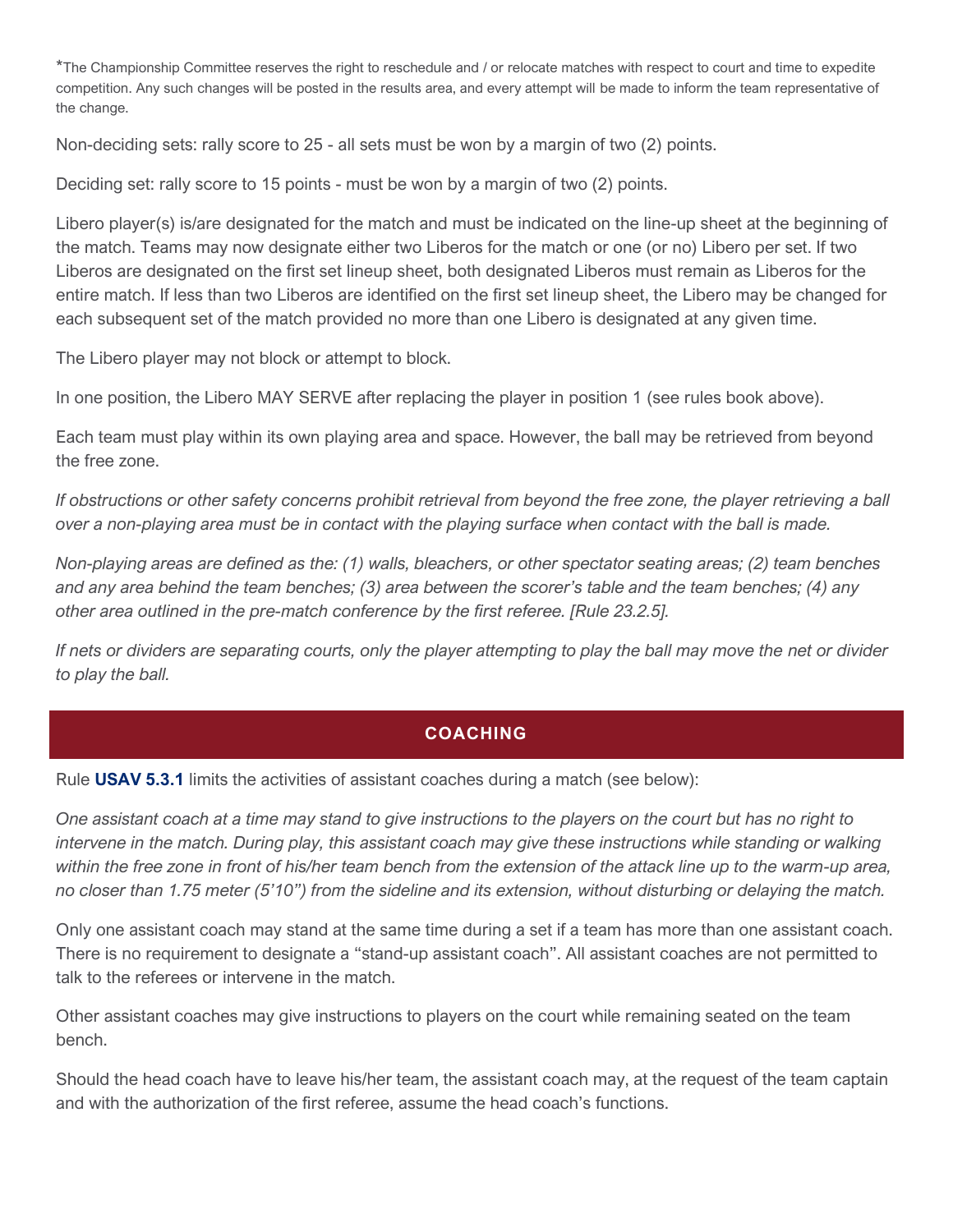# <span id="page-23-0"></span>**TEAM & PLAYER ELIGIBILITY**

# **WHO IS ELIGIBLE TO ENTER?**

<span id="page-23-1"></span>Teams representing a USAV Member Organization and who are authorized by their organization's executive/Regional Commissioner may submit an entry application. Additionally, non-USA teams are permitted to enter the USAV Open, AA, A, BB or B, Masters / Seniors, Coed 4s, Reverse Coed 4s or Sitting championships and shall meet the prescribed eligibility rules. All participants / roster personnel from USA domestic teams, in addition to being a member of the organization they represent, must be a current registered member of USA Volleyball.

# **ELIGIBILITY REQUIREMENTS – GENERAL**

<span id="page-23-2"></span>Eligibility rules for teams and athletes in all tournaments of the USA Volleyball Open National Championship shall be those legislated and implemented by the organization that each team and participant represent, as well as those of USA Volleyball included in the Bylaws, Operating Code and policies adopted by the USAV Board of Directors. It shall be the responsibility of team representatives and participants to obtain this information and be familiar with these requirements, especially those detailed in Article X of the USAV Operating Code published in the USA Volleyball Guidebook.

All teams and persons listed on the official entry application forms for participating teams shall be eligible under the rules of the organization they represent, as well as those of USA Volleyball, specifically as follows:

- 1. ALL participants (i.e., players, coaches, managers, trainers, team representatives/officials) must currently be registered as members of USA Volleyball, or with their own national volleyball federation and be at least 18 years of age.
- 2. Players are required to adhere to the rules and regulations of the organization which they represent as well as those of USA Volleyball.
- 3. ALL players competing in a Coed 4s (A, BB) or Club (AA, A, BB, B) Championship Tournament shall only be eligible for that Club tournament. Players may be eligible for non-Club tournaments if otherwise eligible and not concurrent. All participants shall be registered strictly in accordance with the rules and regulations of the Member Organization they represent.
- 4. ALL current REGULAR REGISTRANTS of USA Volleyball and properly registered participants from other national volleyball federations are eligible to participate in Events for which they are eligible.
- 5. Teams will be restricted to participate in one Championship Tournament during any one session. With the exception of #3 above, for those Championship Tournaments that are not conducted concurrently, a team/player may participate in a second Championship Tournament.
- 6. A player's name shall not appear on more than one roster except as authorized. Should this infraction occur, first participation shall determine the player's team, and he / she will be declared ineligible for any other teams on whose roster his / her name appears. Responsibility for this will rest collectively and jointly with the Regional Commissioner / Organization Executive, the individual participant and the Team Representative.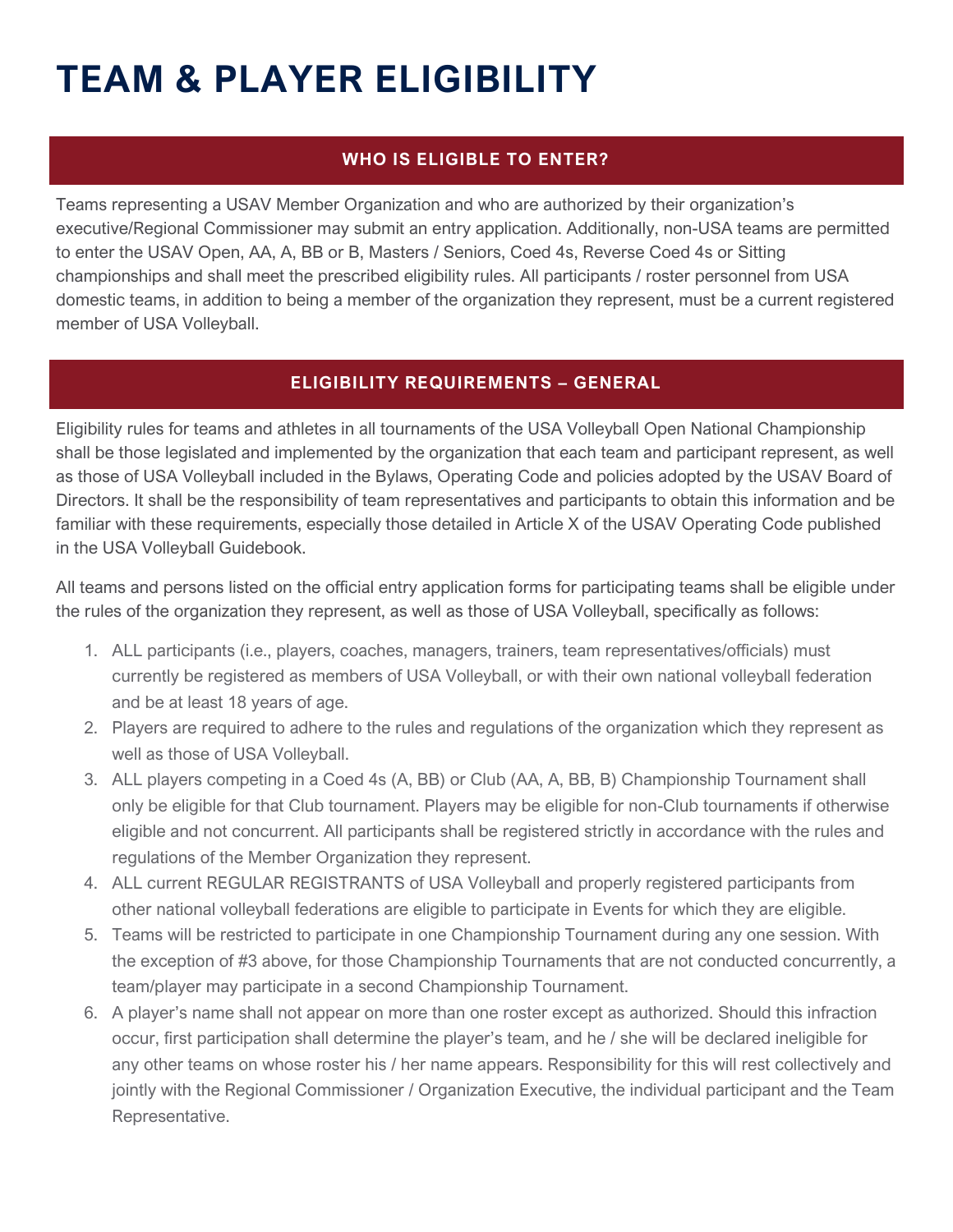- 7. Non-USA players (individuals) whose names appear on the roster of any domestic team must be registered with the National Federation they represent and fill-out the appropriate paperwork.
- 8. A non-USA team composed entirely of non-USA players shall register all of its players with its National Volleyball Federation. Non-USA teams shall purchase insurance from USA Volleyball at the current established rate.
- 9. Any participant causing disruptive or unfavorable action to USA Volleyball during these Events as determined by the Competition Director / Designee of the Event shall be liable for disciplinary action by the Event Arbitrator. Such disruptive or unfavorable action includes that which occurs at the playing venue or anywhere in the host city during the scheduled events, including pre-event days a participant is in the host city.
- 10. Teams competing in the 1st session may be eligible to participate in another tournament of the 2nd session (see: "Eligibility for Participation in Two Championship Tournaments").
- 11. Teams entering the Open, Sitting and Masters / Seniors tournaments may be conglomerate. Conglomerate teams shall be considered those teams composed from any source and essentially a group of players who may or may not have played together prior to this Event. All participants must be currently registered members of the Member Organization they represent.
	- a. Conglomerate teams participating in the Sitting and Masters / Seniors tournaments shall represent a USAV Member Organization or another national volleyball federation. The appropriate authority from the Member Organization/Country the team is representing must verify all conglomerate team rosters.
	- b. Conglomerate teams participating in the Open Tournaments must ensure that each participant is properly registered with USA Volleyball or another national volleyball federation in the approved manner. The appropriate authority must verify and approve the roster prior to competition.
	- c. Conglomerate teams are not required to participate in earlier USA Volleyball or RVA sanctioned competition unless it is required of the Member Organization they represent.
- 12. Players registered in a National Volleyball Federation other than through USA Volleyball shall obtain the required permission and release from their respective country's national volleyball federation.

# **USAV & FIVB FEDERATION MEMBERSHIP REQUIREMENTS**

<span id="page-24-0"></span>All persons whose names appear on the Official Roster, including players, coaches, team representatives, trainers, and managers must be registered with USA Volleyball through a USAV Member Organization or their FIVB Federation. The purpose of this registration is the extension of USAV's liability insurance program or, in the event of a USA Territory, FIVB Federation Member purchasing event insurance. This will ensure all registered USAV players, coaches, team representatives, managers, and trainers at this Event have liability coverage and Sports Accident Insurance (this is an excess coverage plan). If a medical emergency arises, athletes and coaches much have all necessary documentation to show proof of medical insurance, primary and / or excess coverage.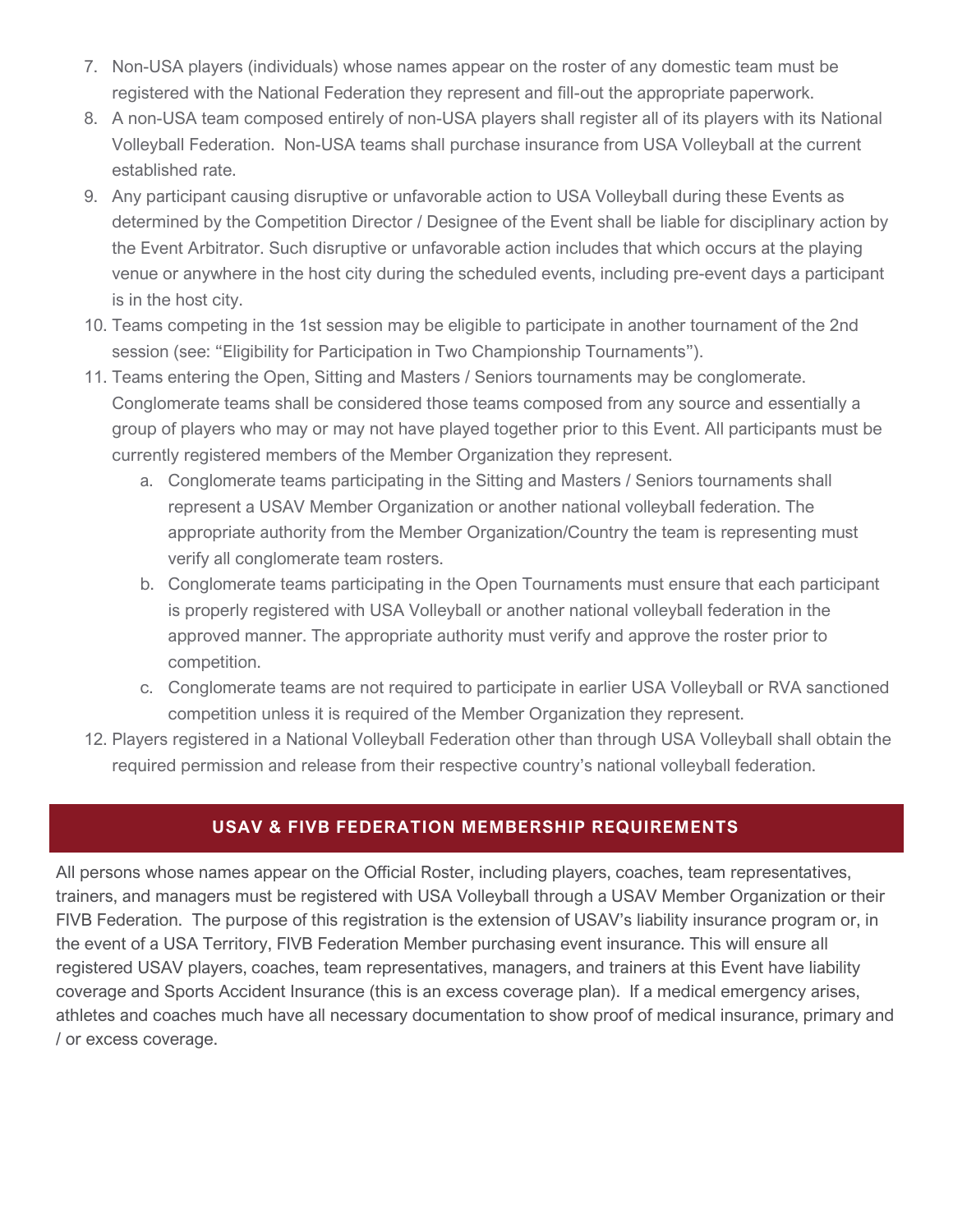### <span id="page-25-0"></span>**POLICY ON FOREIGN (NON-USA) INDIVIDUAL & FOREIGN TEAM PARTICIPATION**

| <b>DEFINITIONS</b>                     |                                                                                                                                                                                                                                                                                                                                                                                                                                                                                                                                                                                 |  |  |  |
|----------------------------------------|---------------------------------------------------------------------------------------------------------------------------------------------------------------------------------------------------------------------------------------------------------------------------------------------------------------------------------------------------------------------------------------------------------------------------------------------------------------------------------------------------------------------------------------------------------------------------------|--|--|--|
| "Foreign Participant":                 | A participant who is not a citizen of the United States OR a citizen residing<br>in a U.S. territory having its own National Volleyball Federation with which<br>the participant is affiliated.                                                                                                                                                                                                                                                                                                                                                                                 |  |  |  |
| "Non-Resident" Foreign<br>Participant: | A person who is not a citizen of the United States residing outside the 50<br>United States OR an individual residing in a U.S. Territory that has its own<br>National Volleyball Federation with which the participant is affiliated.                                                                                                                                                                                                                                                                                                                                          |  |  |  |
| "Resident" Foreign<br>Participant:     | A person who is not a citizen of the United States residing in one of the 50<br>United States and holding "resident" versus "visitor" status. Proof of<br>"Resident" status includes providing documentation substantiating<br>enrollment and attendance in an educational institution in the United<br>States (excludes on-line courses) OR proof of employment in the United<br>States AND a corresponding physical residence address (excludes a P.O.<br>Box or "care of" address). A copy of a current student or work visa is<br>required for the duration of eligibility. |  |  |  |
| Foreign Participant<br>"Release":      | Written approval by a foreign participant's National Volleyball Federation of<br>origin for that person to affiliate or participate with USA Volleyball.                                                                                                                                                                                                                                                                                                                                                                                                                        |  |  |  |

# <span id="page-25-1"></span>**FOREIGN (NON-USA) TEAM PARTICIPATION**

- 1. A Foreign (Non-USA) Team (registered with its National Volleyball Federation) may participate if it duly applies for and is accepted in compliance with the event's regulations, is not representing its country in an official capacity, and the federation of origin grants permission for participation.
- 2. Each (Non-USA) Foreign Participant (on a US team) and all members of a Foreign (Non-USA) Team must purchase foreign participant insurance, which will be provided by USA Volleyball. The expense shall be debited to the event at cost and shall be added to the entry fee.
- 3. A waiver to the foreign participant insurance fee shall be granted to Canadians who provide written proof of 24-hour health coverage valid in the United States.
- 4. Each Foreign (Non-USA) Participant and all members of a Foreign (Non-USA) Team shall have in their possession, and shall have previously filed with the Event Director, the following documents:
	- a. Photo identification (Driver's license, passport or comparable government issued document)
	- b. Proof of 24-hour health coverage valid in the United States
	- c. A signed copy of the USA Volleyball Code of Conduct and Waiver and Release of Liability (provided on page 2 of the Foreign Team Tournament Registration form).
- 5. Foreign team participation forms can be found here scroll down to "Required Forms"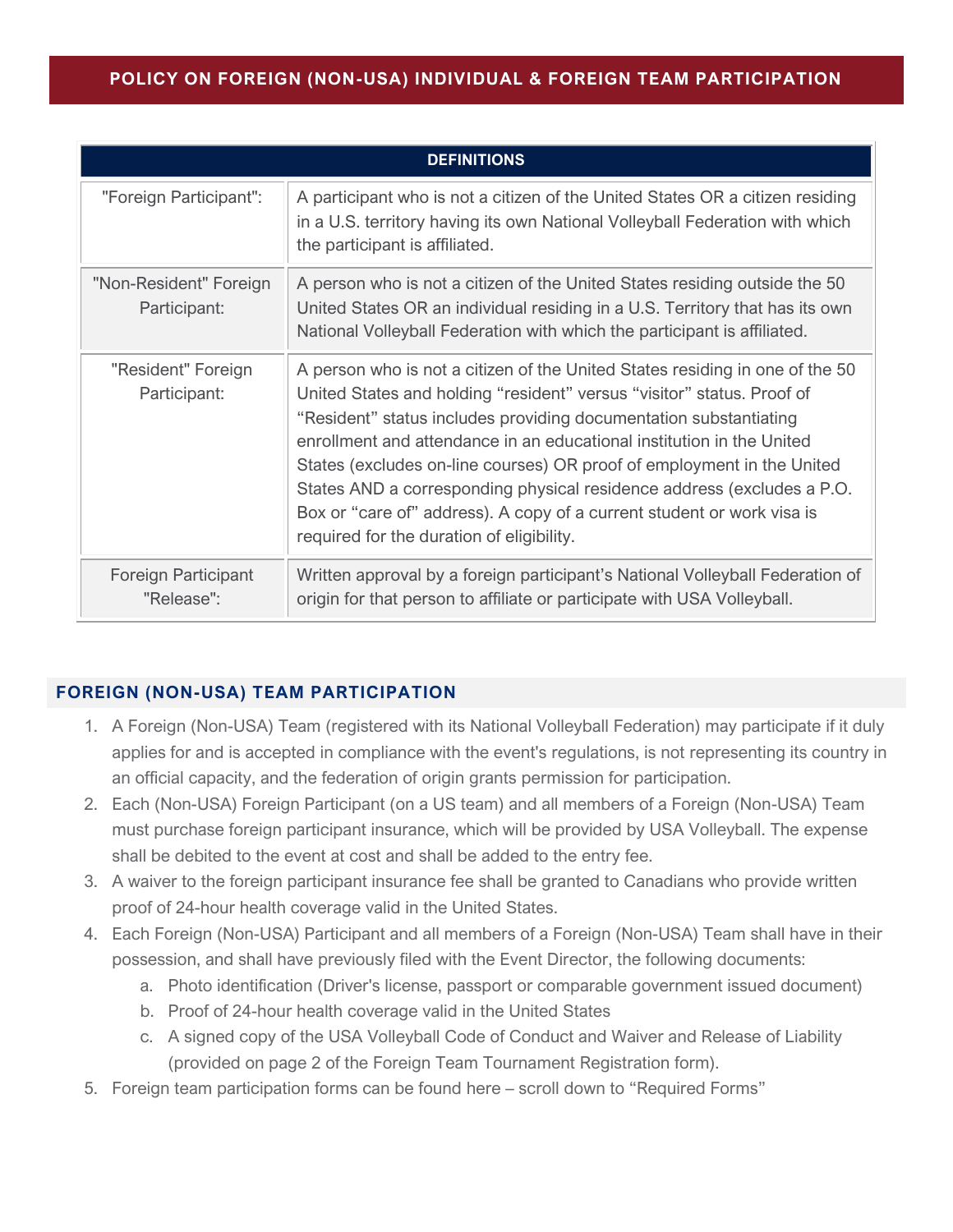### <span id="page-26-0"></span>**FOREIGN (NON-USA) INDIVIDUAL PARTICIPATION**

- 1. A Resident Foreign (Non-USA) Participant (residing legally in the United States) may participate if he/she is duly registered with a USA Volleyball Regional Volleyball Association (RVA) and follows all event participation policies and registration procedures.
	- a. A Resident Foreign (Non-USA) Participant who has competed in international competition representing his / her country / federation of origin (i.e., Youth National Team, Junior National Team, Senior National Team or other "elite" team that has represented that country in international competition) is required to have a written release from that volleyball federation before he / she can become a registered member of a Regional Volleyball Association.
- 2. This would not apply to a participant who has been in continuous legal residence in the United States and unaffiliated with a foreign (non-USA) national volleyball federation for greater than two years.
	- a. A Non-Resident Foreign (Non-USA) Participant may participate only with the following classifications (e. g. Open, AA, A, BB, B, Sitting, and age classification tournaments) on the condition that he/she has been granted a written release from his/her national volleyball federation of origin and follows all event participation policies and registration procedures.

# **FOREIGN (NON-USA) TEAM REGISTRATION**

<span id="page-26-1"></span>This applies to ALL NON-USA Volleyball members or Member Organizations (Puerto Rico, American Samoa, Guam, U.S. Virgin Islands, Canada, Mexico, etc.).

*The Team Representative will be responsible for checking in their entire team at the registration kiosk and must have all of the required fees for each player and staff member. Individual check-ins by foreign participants will not be accepted at registration.* 

Each foreign (non-USA) team is required to send in their required individual and team forms to the USA Volleyball National Office by May 16, 2022 by email at opens@usav.org or postal mail. Failure to comply will result in a \$100 late fee charged at team check-in.

#### **REQUIRED INDIVIDUAL FORMS**

- 1. Players and Staff: [Foreign Participant Registration Form,](https://usavolleyball.org/wp-content/uploads/2021/08/2022-Foreign-Participant-Registration-Form-updated-logo.pdf) which includes the Code of Conduct on page 2
- 2. Players and Staff: Copy of photo ID (i.e., Passport)

#### **REQUIRED TEAM FORMS/FEES**

- 1. [Foreign Summary Team Participation Form](https://usavolleyball.org/wp-content/uploads/2021/08/2022-Foreign-Summary-Form-Team-Participation-updated-logo.pdf)
- 2. Foreign Team Insurance Fee \$100/team or \$10/player \*

\***Canadian teams** must provide Letter of Good Standing from Volleyball Canada to qualify for the insurance fee waiver OR proof of 24-hour medical insurance coverage while in the United States will work in place of Letter of Good Standing.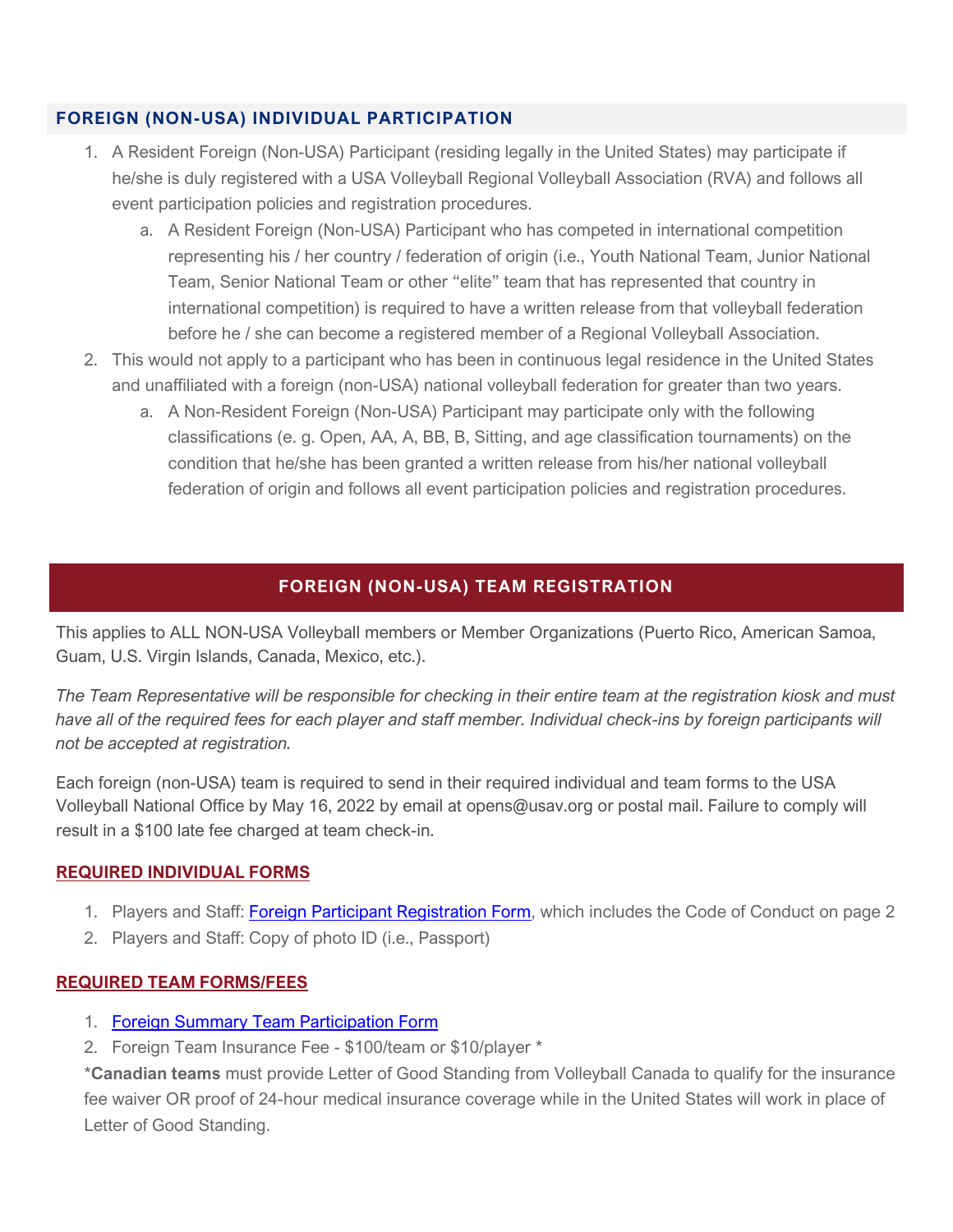### **ELIGIBILITY TO PARTICIPATE IN TWO CHAMPIONSHIP TOURNAMENTS**

<span id="page-27-0"></span>Teams or players competing in the **USAV Open** divisions *are ineligible* to compete in any other tournaments during these Events.

|                | TEAM ELIGIBILITY TO PARTICIPATE IN TWO CHAMPIONSHIP TOURNAMENTS                          |
|----------------|------------------------------------------------------------------------------------------|
| Open           | Not eligible to compete in any other tournaments                                         |
| AA/A           | Eligible to compete in the following divisions: Coed 4s, Reverse Coed 4s Sitting,        |
|                | <b>Masters or Seniors</b> tournament for which they are eligible in the opposite playing |
|                | session.                                                                                 |
| <b>BB/B</b>    | Eligible to compete in the following divisions: Coed 4s, Reverse Coed 4s, Sitting,       |
|                | <b>Masters or Seniors</b> tournament for which they are eligible in the opposite playing |
|                | session.                                                                                 |
| Masters/       | Eligible to play in one of the other master tournaments being offered in the opposite    |
| <b>Seniors</b> | session or in a Sitting, Coed 4s, Reverse Coed 4s or Club tournament for which they      |
|                | are eligible in the opposite playing session.                                            |
| <b>Sitting</b> | Eligible to compete in the following divisions: Coed 4s, Reverse Coed 4s, Masters or     |
|                | <b>Seniors</b> tournament for which they are eligible in the opposite playing session.   |
| Coed 4s /      | Eligible to compete in the following divisions: Club, Sitting, Masters or Seniors        |
| <b>Reverse</b> | tournament for which they are eligible in the opposite playing session.                  |
| Coed 4s        |                                                                                          |

# **USA VOLLEYBALL AGE & IDENTITY FALSIFICATION POLICY**

<span id="page-27-1"></span>*Registered Junior players or players who are 18 years of age or under are NOT eligible to participate.*

For all USA Volleyball corporate events, any person who alters any document that certifies the age or identity of a participant, or falsifies any statement which lists the age or identity of a participant, will be sanctioned as follows:

- 1. be immediately suspended from USAV membership and barred from further participation in the event.
- 2. be barred from participation in any USAV Corporate events in any capacity for a minimum of two (2) years; and
- 3. have a minimum probation of one additional year to run consecutively to the suspension.

An ADULT PLAYER who knowingly plays in a higher age classification for which he/she is NOT actually eligible or any player who knowingly misrepresents his / her identity shall:

- 1. be immediately suspended from USAV membership and barred from further participation in the event.
- 2. be barred from participation in any USAV Corporate events in any capacity for a minimum of two (2) years; and
- 3. have a minimum probation of one additional year to run consecutively to the suspension.

#### Any player in question must provide proof of identity and age eligibility, if requested.

When discovered and confirmed during an event, the above penalties shall be the required minimum penalty imposed by the Event Arbitrator or the Event Ethics and Eligibility Appeals Committee.

The Event Arbitrator or the Event Ethics and Eligibility Appeals Committee may recommend a more severe penalty. The Event Arbitrator or the Event Ethics and Eligibility Appeals Committee shall file a report of any age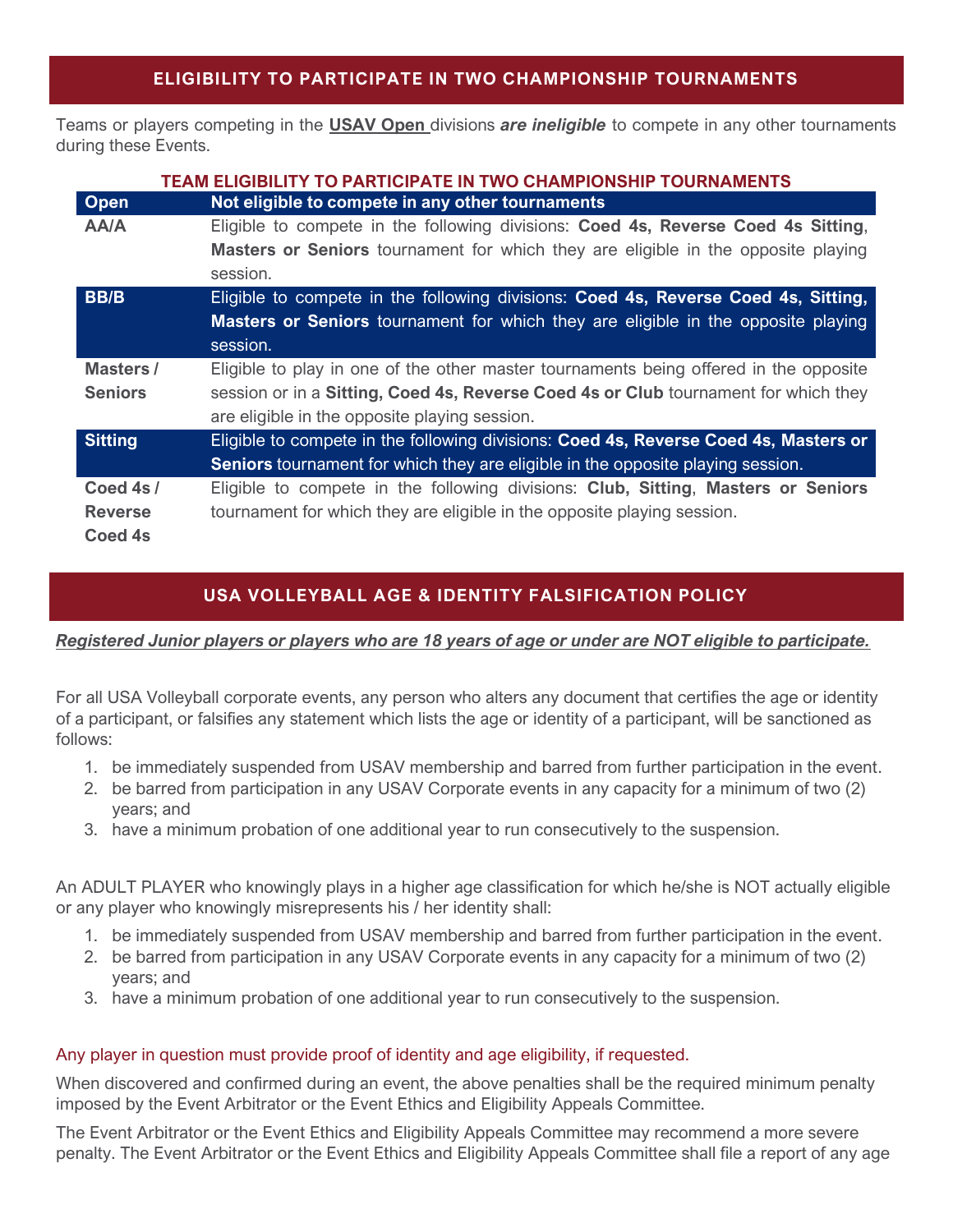<span id="page-28-0"></span>or identity violation with the Corporation's Ethics and Eligibility Committee and with the registering Member Organization with its recommendation.

# **USA VOLLEYBALL GENDER DETERMINATION POLICY**

Transgender athletes must request permission to participate by submitting a request to the chair of the Gender Commission (GC). Requests should be sent to ChairGenderCom@usav.org.

*Note: This process does not apply to any competition or event where the International Olympic Committee's policy on transgender (TG) may apply, or to an international competition involving the USA National Teams. This may include, without limitation: (i) USA Volleyball National Team competitions or events, and (ii) competitions or events operated or sanctioned by FIVB, the IOC, the International Paralympic Committee or World Para Volley, whether involving beach, indoor or sitting disciplines.*

The vast majority of athletes are expected to compete as a member of the gender noted at the time of birth on their birth certificate. The goal of the USA Volleyball (USAV) policy is to permit athletes to compete in the gender with which they identify, while maintaining competitive equity. Athletes who wish to compete as a member of the gender opposite that assigned at birth must notify USAV of their intent at least six weeks prior to the competition in which they wish to participate. Sufficient documentation must be provided to permit the GC to determine that the applicant has taken the necessary steps to transition to their adopted gender.

All TG athletes must submit: 1) a statement that they wish to compete in the gender opposite that of their birth. Minors: parents or guardians must submit a similar statement, 2) statement from the treating physician and medical records as indicated, 3) lab reports of testosterone levels for athletes over age 13 as noted below. The GC may share relevant information with medical experts, as necessary. Once the GC has all required documentation, commission review will be completed within 10 days.

Androgenic hormones may possibly provide TG athletes with an unfair competitive advantage, so the GC may require TG athletes to provide documentation of appropriately managed therapy at the time of initial application to compete. After approval to compete as a member of their adopted gender, documentation must be resubmitted and approved yearly. The GC will serve as the point of contact for all inquiries regarding these participants. The expense of any required testing will be the responsibility of the athlete.

#### Current transgender testing requirements are as follows:

Assigned Female at Birth to Male, all age groups (prepubertal, pubertal, and adult):

All athletes must submit appropriate documentation upon request. Testosterone levels must not exceed the upper limit of the normal male reference range for their age group.

#### Assigned Male at Birth to Female:

All athletes must submit appropriate documentation upon request. Testosterone levels must not exceed the upper limit of the normal female reference range for their age group.

Age 12 and Under (Prepubertal or Youth)

No restriction if seeking to play on a female team.

Age 13-18 (registered as a Junior, including a 19-year-old still in high school) (Pubertal or Adolescent):

Testosterone levels must be within normal female reference range (for the age range) for a minimum of 6 months preceding the application to participate.

Age 18 and Over (registered as an Adult):

Testosterone levels must be less than 10 nmol/L for a minimum of 1 year prior to the application to participate.

All GC decisions are effective for one season and must be reevaluated with appropriate documentation the following season.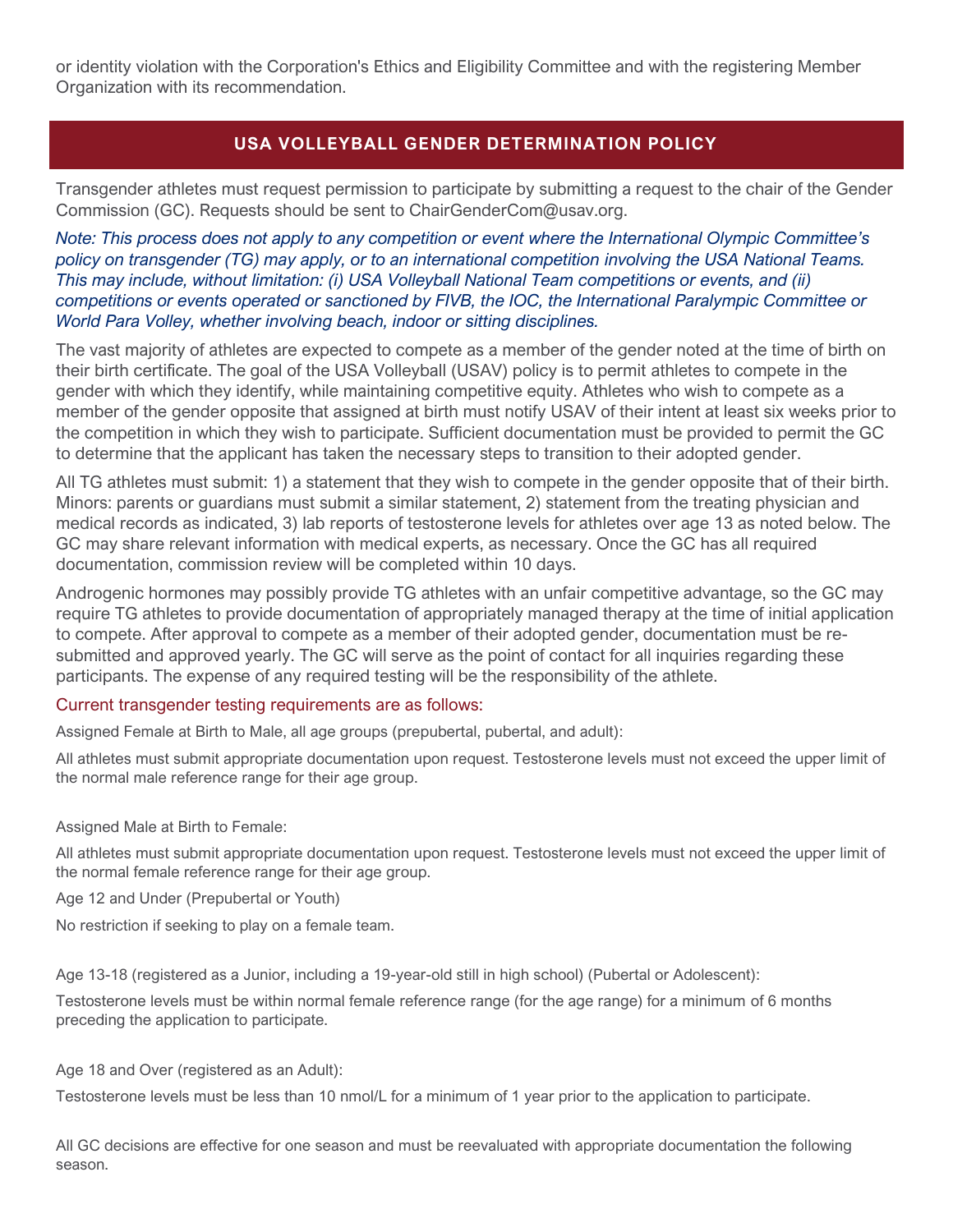# **OPEN DIVISION**

<span id="page-29-0"></span>The OPEN Division is the highest level of competition at the USA Volleyball Open National Championship and open to USA and NON-USA teams and players.

- 3. Entries will be limited to a maximum of 16 teams.
- 4. Any team or group of players registered with USA Volleyball, or another national volleyball federation are eligible to compete in this division.
- 5. No more than two (2) current national team players are allowed on an Open roster.
- 6. All competition will consist of the best of five set matches and SINGLE ELIMINATION format.
- 7. Teams competing in the Open Division are ineligible to compete in any other division during this Event.
- <span id="page-29-1"></span>8. RULES OF PLAY: The USA Volleyball Rules Book will govern this competition.

# **CLUB DIVISIONS (AA, A, BB, B)**

Club Divisions (AA, A, BB, B) are open to Domestic as well as non-USA teams. Each Member Organization is guaranteed the entry of one team into each classified tournament of the Club Championship provided that:

- 1. Non-USA teams are eligible to participate in the Club Divisions provided there are slots available and no USA teams are prevented from entering.
- 2. The following levels of classification will be conducted for both men and women, contingent upon a minimum entry of six (6) teams: Class AA, A, BB and B.
- 3. Teams / players participating in a Club division are eligible only for that CLUB division, unless they are also eligible for participation in Coed 4s, Sitting or Masters / Seniors Tournament being offered in a separate session.
- 4. Players competing in the Open division are NOT eligible to participate with a Club Team.
- 5. A team competing in a Club Division may be comprised of players from any RVA or other FIVB affiliated National Volleyball Federation. (Teams do not need to be from the same region)

All such players:

- a. may be a registered member of another Federation or RVA other than where the club team is registered provided that the player's original team is not participating in this event.
- b. may not be added to the roster of a team, which is playing in a classification lower than that of a player, or the team that the player was registered with during the current season.
- c. may not be added to the roster of a team if the team they were registered with during the current season is also playing in the current Club Championship.
- 6. Teams will be entered into the tournament classification (Class AA, A, BB or B) as authorized by the Regional Commissioner / Organization Executive and as approved by the Championship Committee. Regional Commissioners should approve a team for the classification consistent with their current season's placement within their organization.
- 7. Teams representing a Member Organization other than a USAV / RVA must obtain and submit the appropriate form, signed by the proper authority from said Member Organization, and make certain it is attached to the team entry form. Additionally, they must register with USA Volleyball in the prescribed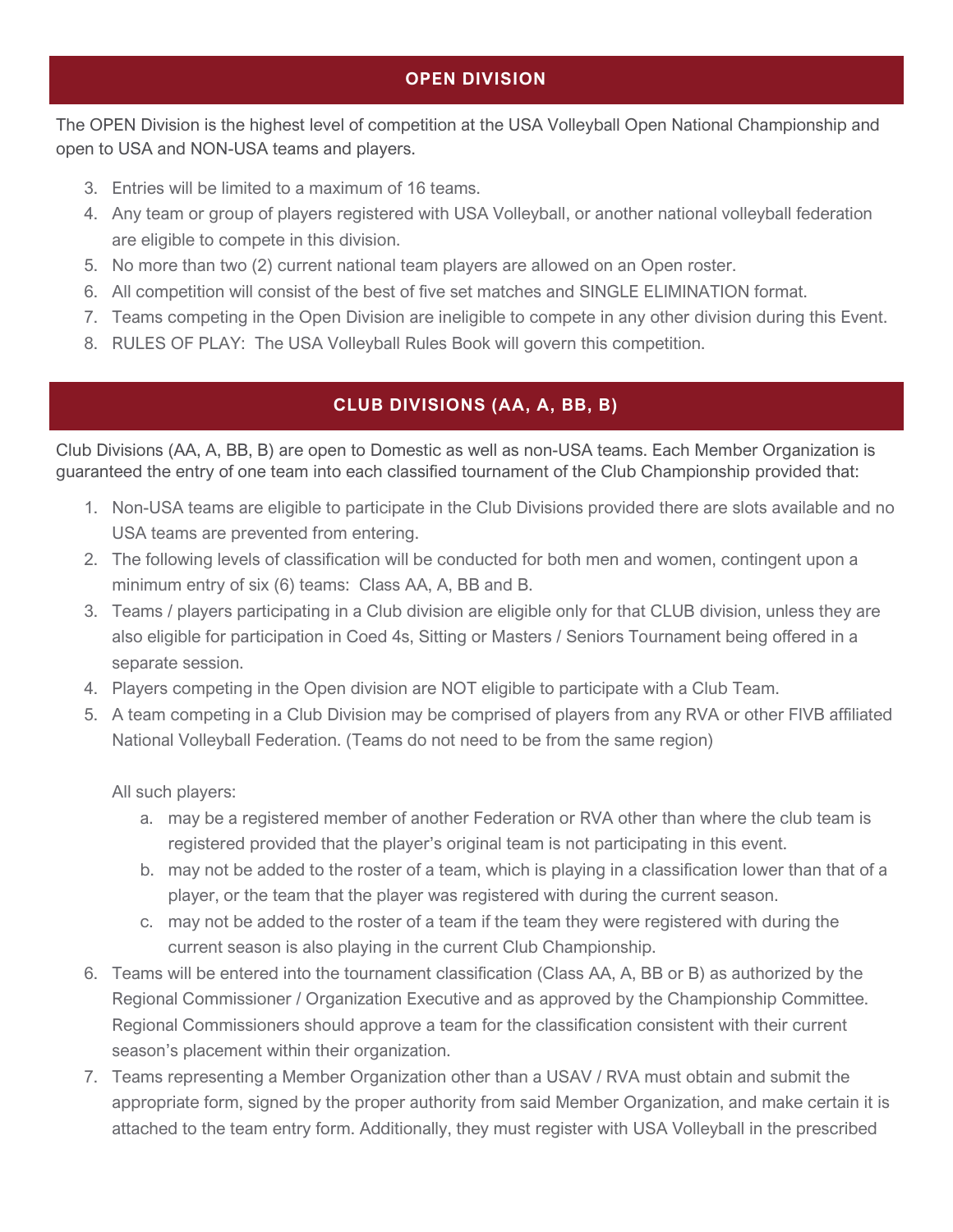manner. Failure to do so will require the USAV Events Department / Championship Committee to defer consideration of the entry until this has been done.

- 8. All teams applying for entry shall conform strictly to the rules and regulations of the organization they represent to be eligible for entry into this Event. The authority verifying the team entry application, by witness of internet confirmation or signature, is certifying that these teams have adhered to the rules to the best of their knowledge. Organizations, teams, team representatives, and / or other participants will be subject to disciplinary action during and beyond the tournament for violating these rules and regulations and this representation.
- 9. The number of teams competing will determine the number of medal rounds to be played (i.e., Gold, Silver, Bronze, Copper and / or Emerald).
- 10. There is no maximum age limitation for players in these championships.
- 11. Competition will consist of the best of three set matches. DOUBLE ELIMINATION for the Gold Bracket, and SINGLE ELIMINATION for all other brackets.
- <span id="page-30-0"></span>12. RULES OF PLAY: The USA Volleyball Rules Book will govern this competition.

# **SITTING DIVISION**

Teams entering these championship tournaments may be either club or conglomerate teams and must represent a USAV Member Organization or another FIVB affiliated National Volleyball Federation.

- 1. Division is open to male & female athletes of all abilities.
- 2. Teams may consist of male and female athletes.
- 3. Competition may be limited contingent upon the number of courts available for these tournaments.
- 4. The number of teams competing will determine the number of medal flights (i.e., Gold, Silver and Bronze).
- 5. A minimum of five (5) teams will be required in order to conduct a national championship tournament.
- 6. Non-USA teams are permitted to compete in this tournament.
- 7. There is no maximum age limitation in these championships.
- 8. No more than three (3) active national team players are permitted on a Sitting roster.
- 9. A player is considered an active national team player once they have been listed on a roster for their National Federation at an event sanctioned/recognized by World ParaVolleyball or World ParaVolleyball Zone.
- 10. A player is no longer considered to be an active national team member once their respective National Federation confirms the player to be in retired status.
- 11. All competition will consist of the best of three set matches and SINGLE ELIMINATION format.
- 12. RULES OF PLAY: The World ParaVolleyball (WPV) Official Sitting Volleyball Rules, 2022-2024 rulebook, will govern this competition with the following modifications:
	- a. Rules regarding disability/classification are not in effect
	- b. Substitution rules and procedures will follow USA Volleyball Rules Book
	- c. Libero rules and procedures will follow USA Volleyball Rules Book
	- d. WPV Rulebook available for download at: [https://www.worldparavolley.org/wp](https://www.worldparavolley.org/wp-content/uploads/2021/11/2022-2024-World-ParaVolley-Sitting-Volleyball-Rule-Book-APPROVED.pdf)[content/uploads/2021/11/2022-2024-World-ParaVolley-Sitting-Volleyball-Rule-Book-](https://www.worldparavolley.org/wp-content/uploads/2021/11/2022-2024-World-ParaVolley-Sitting-Volleyball-Rule-Book-APPROVED.pdf)[APPROVED.pdf](https://www.worldparavolley.org/wp-content/uploads/2021/11/2022-2024-World-ParaVolley-Sitting-Volleyball-Rule-Book-APPROVED.pdf)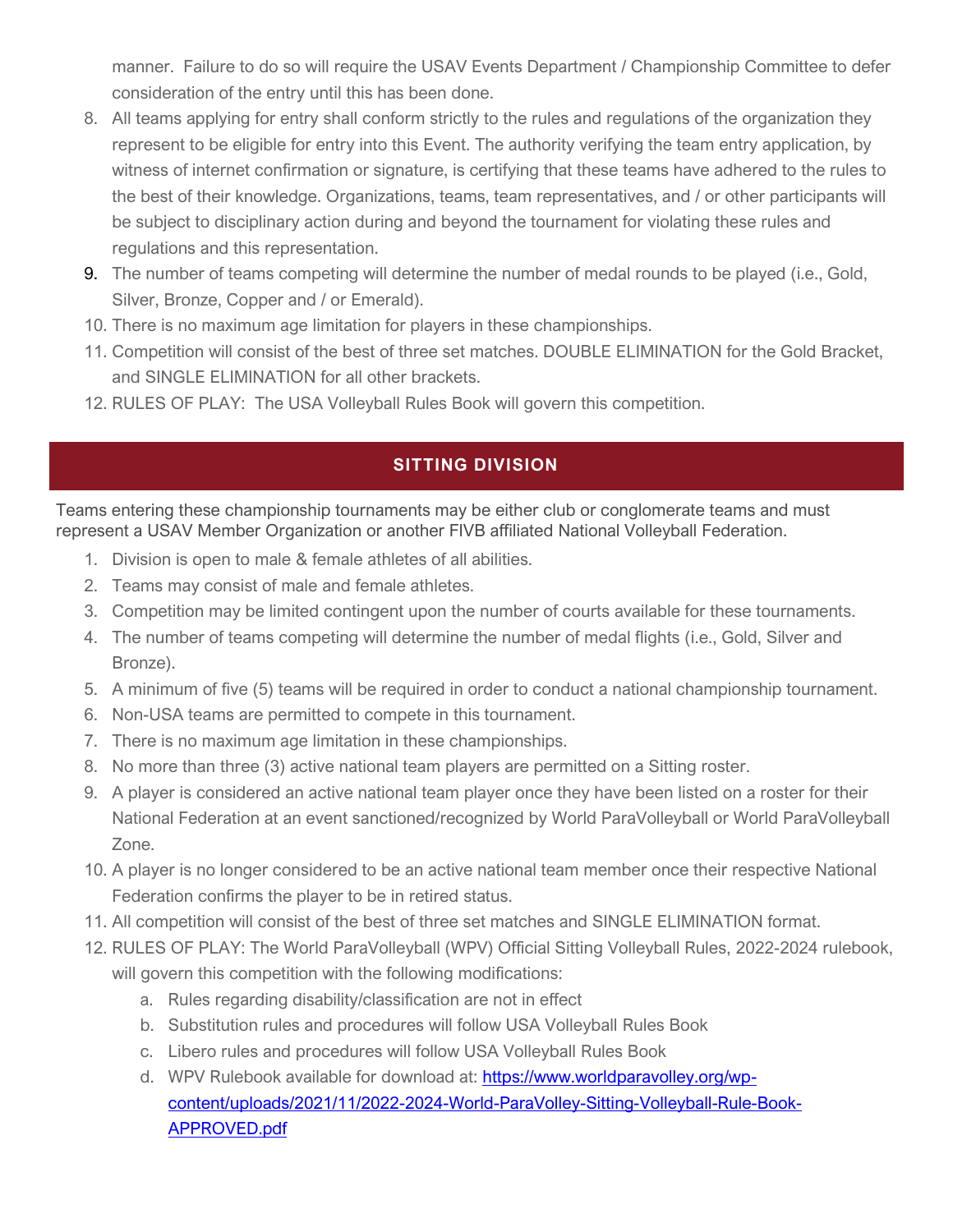# **MASTERS & SENIORS TOURNAMENTS (MEN'S & WOMEN'S 40, 45, 50, 55, 60, 65, MEN'S 70, 74 & 78)**

<span id="page-31-0"></span>Teams entering these championship tournaments may be either club or conglomerate teams and must represent a USAV Member Organization or another FIVB affiliated National Volleyball Federation. Each player must meet the minimum age qualification for the tournament in which they participate.

Date for Age Determination: Players shall have obtained the minimum age requirement for participation in a given championship tournament by no later than December 31, 2022.

- 1. Competition will be offered uniquely for men and uniquely for women in the following age groups:
	- a. Masters: 40+ & 45+
	- b. Seniors: 50+, 55+, 60+, 65+ and 70+\*, 74+\*, 78+\* \*Men and up to 2 women only
- 2. Players in the Men's 70s, 74s and 78s & Over Division may send individual entries and will be placed on teams if a sufficient number of players enter.
	- a. USAV will allow up to two (2) women per roster in the Men's 70+, 74+ and 78+ division under the following conditions:
		- i. The women on the roster meet the age criteria
		- ii. The women adhere by the men's 70, 74 & 78 net height and rules
		- iii. This division will not be considered Co-Ed
		- iv. Having a woman on the roster is optional, not required
- 3. Non-USA teams are permitted to compete in these tournaments.
- 4. The number of teams competing will determine the number of medal tournaments to be scheduled (i.e., Gold, Silver and Bronze).
- 5. A minimum of five (5) teams is required to conduct a championship tournament.
- 6. All competition will consist of the best of three set matches and DOUBLE ELIMINATION format.
- 7. There is no maximum age for any tournament.
- 8. RULES OF PLAY: The USA Volleyball Rules Book, as modified and approved by the USAV Rules Testing Committee, will govern this competition.
- 9. All foreign teams must submit proof of age (copy of government photo ID) AND foreign team forms to the USAV National Office prior to Wednesday, May 18th, 2022.

#### **COLLEGIATE DIVISION (MENS & WOMENS)**

<span id="page-31-1"></span>Collegiate Divisions are open to Domestic teams. Each Member Organization is guaranteed the entry of one team into each classified tournament of the Club Championships provided that:

- 1. Teams / players participating in a Club division are eligible only for that Collegiate division, unless they are also eligible for participation in Coed 4s, or Sitting Divisions being offered in a separate session.
- 2. Players competing in the Open division are NOT eligible to participate with a Collegiate Team.
- 3. A team competing in a Collegiate Division may be comprised of players from any RVA or other FIVB affiliated National Volleyball Federation. (i.e., Teams do not need to be comprised of players from the same region).
- 4. Teams will be entered into the tournament classification (Class AA, A, BB or B) as authorized by the Regional Commissioner / Organization Executive and as approved by the Championship Committee.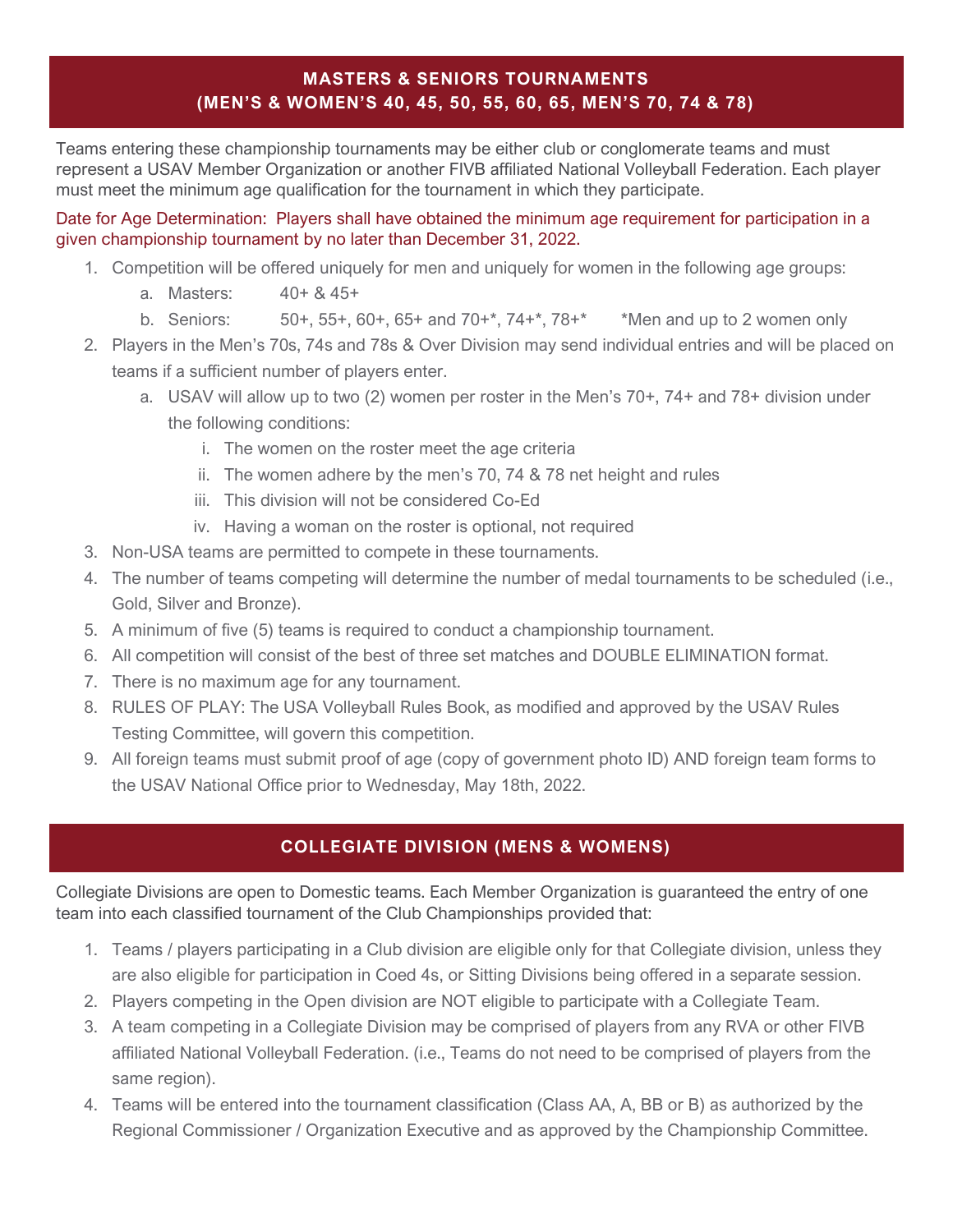Regional Commissioners should approve a team for the classification consistent with their current season's placement within their organization.

- 5. Teams representing a Member Organization other than a USAV / RVA must obtain and submit the appropriate form, signed by the proper authority from said Member Organization, and make certain it is attached to the team entry form. Additionally, they must register with USA Volleyball in the prescribed manner. Failure to do so will require the USAV Events Department / Championship Committee to defer consideration of the entry until this has been done.
- 6. All teams applying for entry shall conform strictly to the rules and regulations of the organization they represent to be eligible for entry into this Event. The authority verifying the team entry application, by witness of internet confirmation or signature, is certifying that these teams have adhered to the rules to the best of their knowledge. Organizations, teams, team representatives, and / or other participants will be subject to disciplinary action during and beyond the tournament for violating these rules and regulations and this representation.
- 7. The number of teams competing will determine the number of medal rounds to be played (i.e., Gold, Silver, Bronze, Copper and / or Emerald).
- 8. Age for this Championship will be determined by Graduation Year listed by the participant when completing the membership registration. Participants must show that they are still attending college by providing their anticipated graduation year.
- 9. Competition will consist of the best of three set matches. DOUBLE ELIMINATION for the Gold Bracket, and SINGLE ELIMINATION for all other brackets.
- <span id="page-32-0"></span>10. RULES OF PLAY: The USA Volleyball Rules Book will govern this competition.

# **ETHICS & ELIGIBILITY VIOLATIONS**

#### <span id="page-32-1"></span>**EVENT ARBITRATORS**

Event Arbitrators shall serve as the first level for hearing and resolving ethics and eligibility issues at a specific event. Teams or individuals accused of committing violations of ethics and / or eligibility rules and regulations at qualifying and / or championship events shall meet with the Event Arbitrator(s).

The authority for the Event Arbitrator to act begins with the arrival of a team and individual participants in the Championship city, or 48 hours prior to the first day of competition, whichever is earlier, and shall continue through the duration of the Event through its conclusion.

Decisions of the Event Arbitrator shall be conveyed immediately to the affected parties. A decision of the Event Arbitrator may be appealed to the Event Ethics and Eligibility Appeals Committee.

#### <span id="page-32-2"></span>**EVENT ETHICS AND ELIGIBILITY APPEALS COMMITTEE**

An Event Ethics and Eligibility Appeals Committee shall be formed for each qualifying and championship event sponsored by the Corporation. Each committee shall be composed of three (3) members, one (1) of whom shall meet the definition of the Corporation as a domestic player who is at least 21 years of age.

Each committee shall act on appeals of ethics and eligibility decisions that occur during the conduct of the event. The conduct of an event shall commence when an individual or a team arrives at the site of the event, or forty-eight (48) hours in advance of the first day of competition for that event, whichever is earlier. That authority shall conclude with the departure of the individual and / or team from the city in which the event has been held.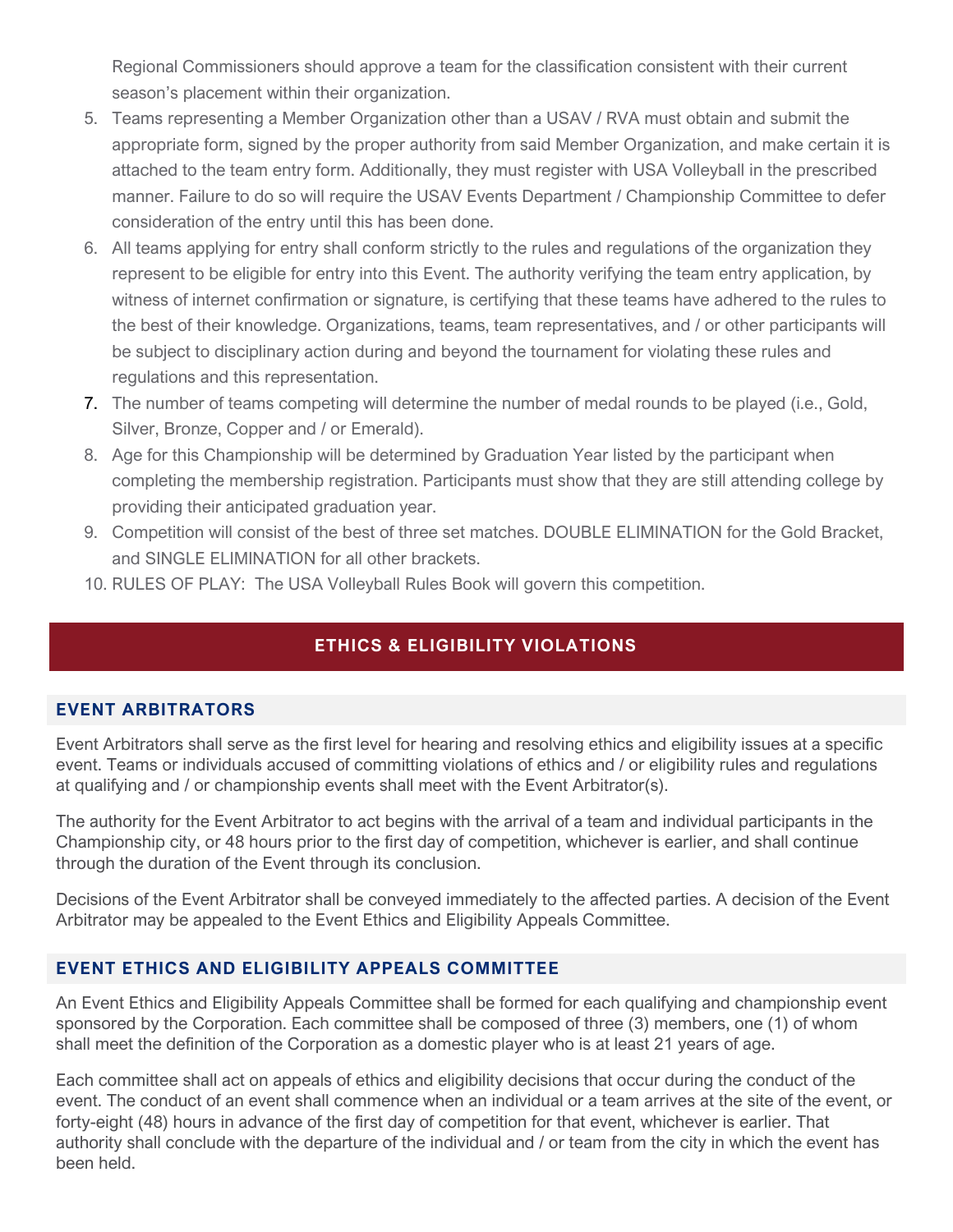If the Committee is of the opinion the violation is of such a nature that requires further review or more serious discipline beyond the duration of a National Championship event, the Committee will send a report to the chair of the Corporate Ethics and Eligibility Committee for further action. If the chair is unavailable, then the Associate Chair of the Corporate Ethics and Eligibility Committee will be given the report. The Chair (or Associate Chair if necessary) will notify the USAV Events Department outlining what action (if any) was taken as a result of the report.

Protests or questions relevant to the conduct of all tournaments shall be referred to the Championship Committee on site. Decisions rendered by the Competition Commissioner are final and cannot be appealed.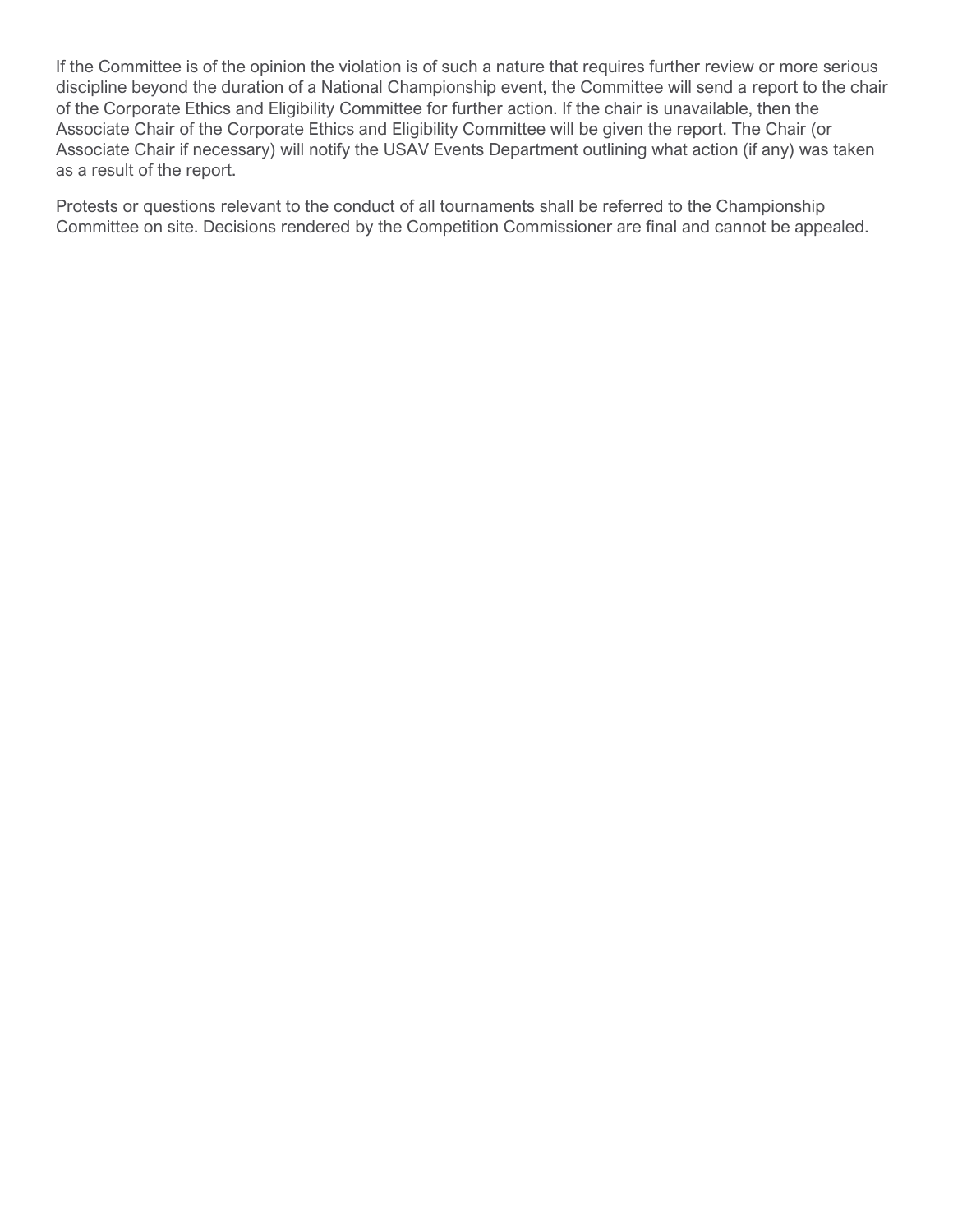# <span id="page-34-0"></span>**ENTRY & REGISTRATION PROCESS**

# **ENTRY APPLICATION PROCEDURE**

<span id="page-34-1"></span>The entry application represents a team's roster of participants which has been completed by the Team Representative and verified by Commissioners or Organization Executives through the On-Line Entry System.

Advanced Event System (AES) will be used for registration into the Open National Championship – <https://www.advancedeventsystems.com/events/26148>

- Use the "AES Registration Instructions" for more details on how to create a club/team/roster and register for the event [\(https://usavolleyball.org/wp-content/uploads/2021/09/2022-AES-Instructions-to-](https://usavolleyball.org/wp-content/uploads/2021/09/2022-AES-Instructions-to-Register-for-OPENS.pdf)[Register-for-OPENS.pdf\)](https://usavolleyball.org/wp-content/uploads/2021/09/2022-AES-Instructions-to-Register-for-OPENS.pdf)
- Send the completed Entry Form with attached check to the USAV National Office. This step is not necessary if entry fee is paid by credit card.
- If you have questions or problems, contact the USAV National Office at opens@usay.org or 719-228-6800 and ask for the Events Department.

NOTE: Your entry is NOT considered complete, and will NOT be ACCEPTED until the following is met:

- **1. Forms verified by your organization executive / Regional Commissioner (if applicable).**
- **2. Proper Entry Fee must accompany entry form.**
- **3. All required forms sent to the USAV National Office by the established deadline.**

#### 2022 Ranking/Seeding Information Form [\(HERE\)](https://forms.office.com/r/CsN7LJLcth)

Failure to follow these procedures will jeopardize or delay the acceptance of your entry application.

No team will be granted entry into the Championship until the National Office has received all COMPLETED required forms and signed by the appropriate authority. Incomplete forms will not be accepted.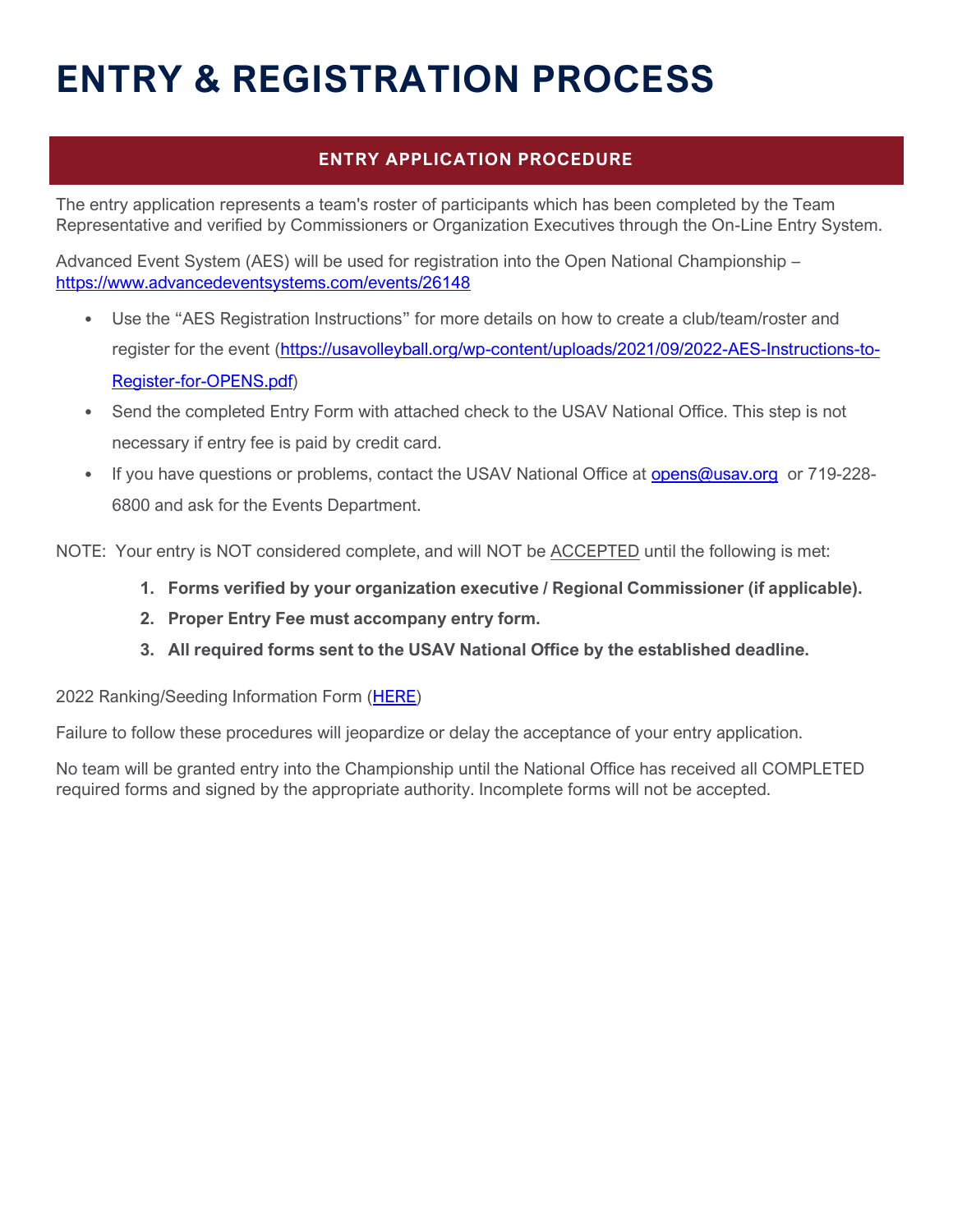# <span id="page-35-0"></span>**HOUSING INFORMATION**

# **ENTRY APPLICATION PROCEDURE**

<span id="page-35-1"></span>The 2022 USAV Open National Championship is Stay and Play. This means that in order to compete in the tournament, you must be staying in one of the official room blocks set up by Team Travel Source. All reservations must be made through the official link below or through the link provided by Team Travel Source to your housing contact.

HOUSING CONTACTS: Please make sure that your athletes know that they should NOT call the hotels directly or book with a direct hotel website. These reservations as well as third party bookings (Expedia.com, Hotels.com, etc.) will not be compliant with the Stay and Play policy.

Team Travel Source guarantees the lowest group rates available (exclusions include unconfirmed room types, non-cancelable rates, employee rates, government rates, advanced purchase rates, AAA and AARP rates). Team Travel Source will work with any club or team that may have a special situation (please see Exemptions).

#### <span id="page-35-2"></span>**SPECIAL SITUATIONS / EXEMPTIONS**

The following exemptions are allowed but must be verified as explained below. If you need to make alternate arrangements for an ENTIRE team, please see buyout option below. Please email the requested information to info@teamtravelsource.com. Your subject line should read 2022 USAV Open National Championship EXEMPTION REQUEST. All exemption requests will be vetted and verified by TTS/USAV to ensure all team members are accounted for under the stay-to-play policy.

#1 – USING POINTS FOR A FREE ROOM - If you have enough points to redeem them for an entirely FREE stay, you can do this! Please book the room through the hotel directly and send a copy of your reservation showing that points were used to book your entire stay to usav@teamtravelsource.com. Please make sure to list the athletes name and team/club you are with, so your exemption is credited to the correct team. Please note that just 'receiving points' for staying at a hotel does not qualify for an exemption. You must be redeeming for an entire free stay.

#2 - CLUB IS IN CLOSE PROXIMITY - If your club is within 75 miles of the venue, you are not required to stay in a hotel. This must be able to be verified through mapquest.com. Please send the Club name, and address to info@teamtravelsource.com to apply for an exemption.

#3 – MILITARY OR GOVERNMENT DISCOUNT - If you are able to get a lower rate with a military or government discount, this will be accepted. You will need to email a copy of the confirmation showing that your reservation was booked at the military or government discount and the athlete's name and club to info@teamtravelsource.com. Please note, the hotel will require the military or government ID to be presented upon check-in, please have this information when you arrive.

#4 – STAYING WITH A FAMILY MEMBER - If you are staying with a family member that lives within 75 miles of the venue, you are not required to stay in a hotel. This must be able to be verified through mapquest.com. Please send the athlete's name and team name as well as the family member's name and address to info@teamtravelsource.com.

#5 – STAYING IN A TIMESHARE/RV THAT YOU OWN - If you are staying at a timeshare or RV that you own, then you are not required to stay in a hotel. Proof of ownership and reservation must be provided to be granted an exemption. Please send the athlete's name(s) and team name as well as any documentation of ownership and reservation to info@teamtravelsource.com.